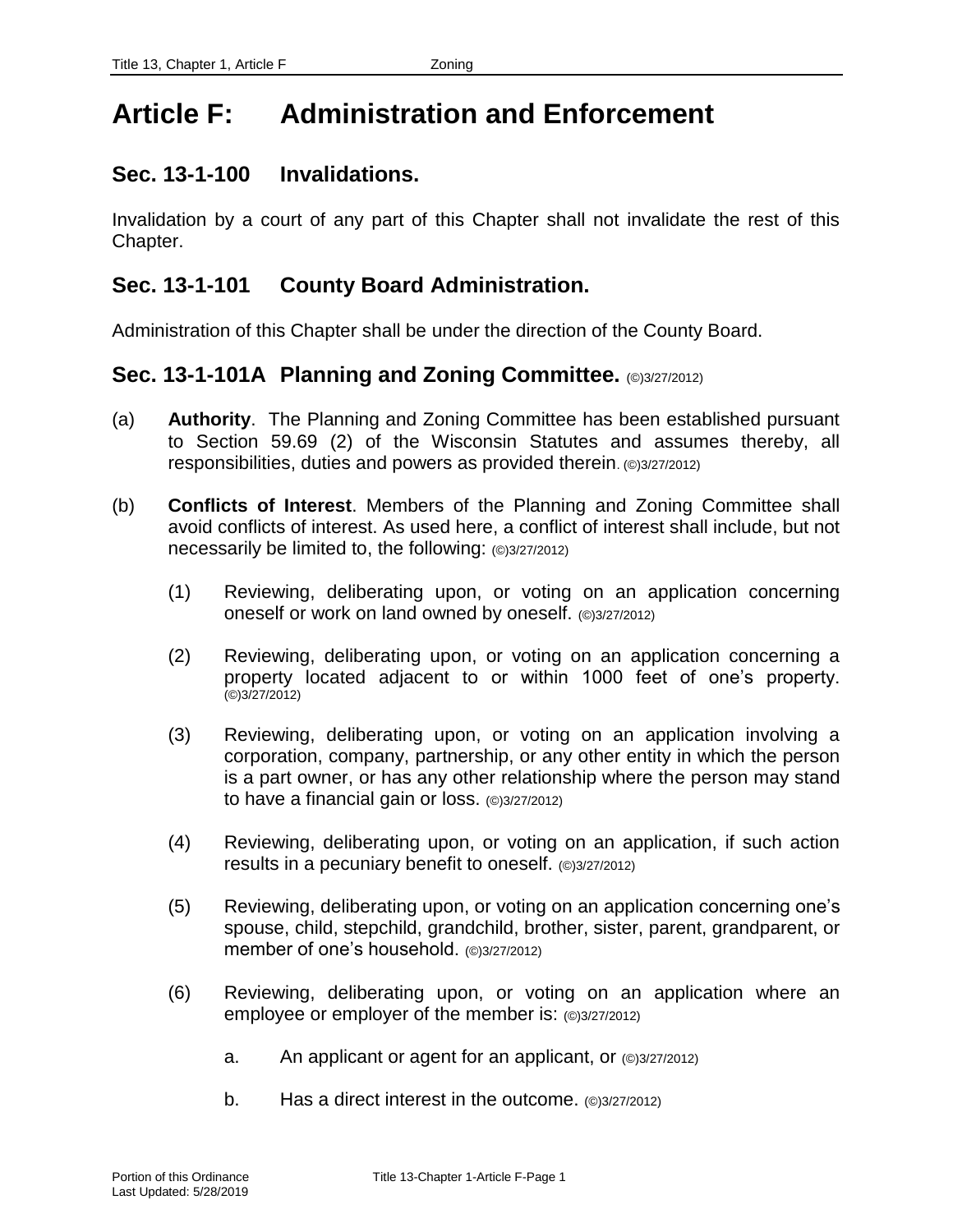- (7) When a conflict of interest exists, the member shall do all of the following upon determining that a conflict exists: (0)3/27/2012)
	- a. Declare that a conflict exists at the next meeting of the Planning and Zoning Committee, (©)3/27/2012)
	- b. Cease to participate at the Planning and Zoning Committee meetings pertaining to the matter, until the matter giving rise to the conflict has been decided; and refrain from representing oneself before the Planning and Zoning Committee or its staff. (©)3/27/2012)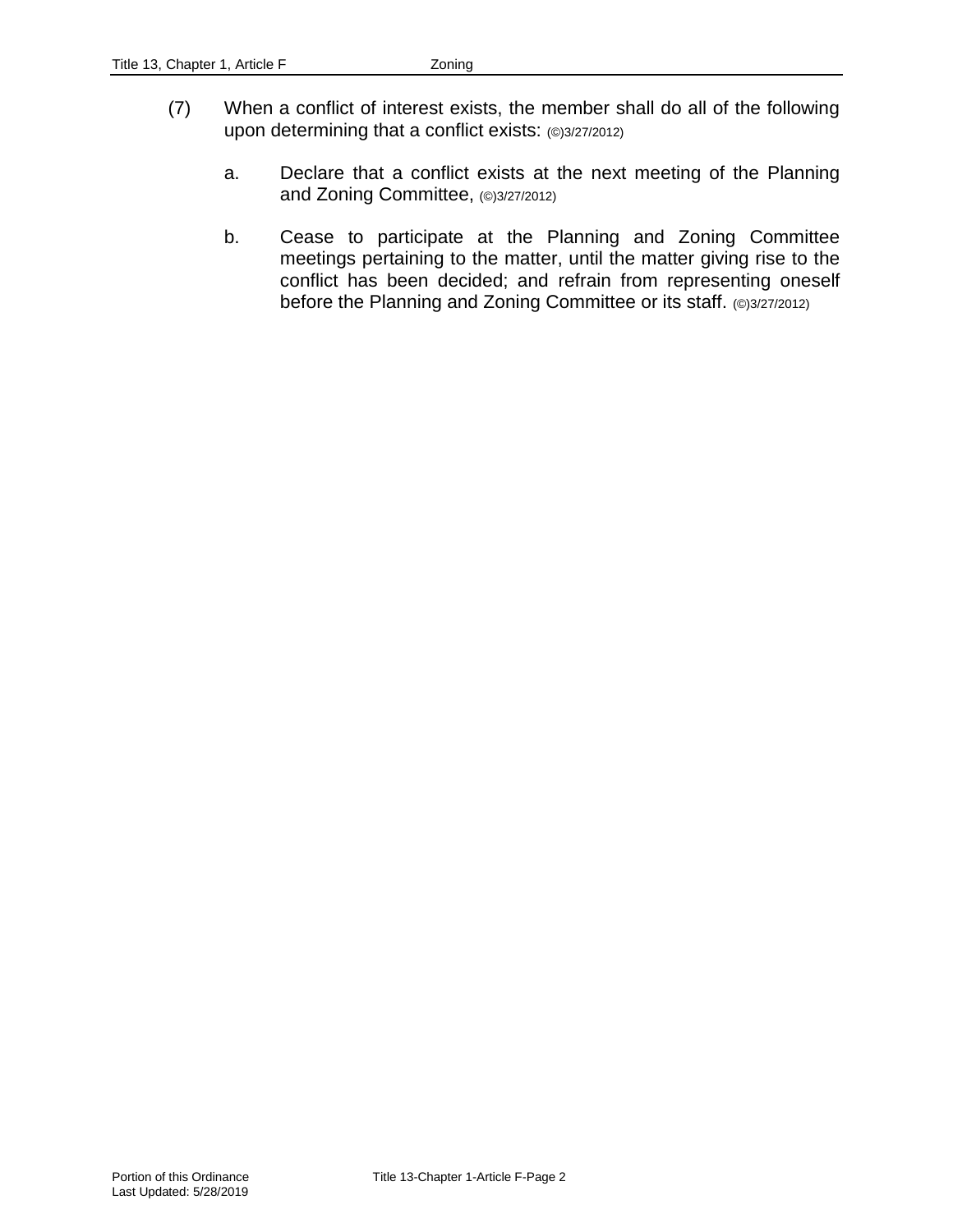### **Sec. 13-1-102 Board of Adjustment.** (®®)6/1/1976)

- (a) **Composition.** The Chairman of the County Board is hereby authorized to appoint a Board of Adjustment consisting of five (5) members and two (2) alternates, with such appointments requiring the approval of the County Board. Term of appointments, annual designation of first and second alternates, and all other matters under this Section, shall be according to the provisions of Sec. 59.694 & 59.18(2)(c), Wis. Stats. The members of the Board, including the alternates, shall live within Bayfield County and outside the limits of an incorporated city of village, but no two (2) members shall be from the same town. (®®)6/1/1976)**;** (A)5/28/2002)
- (b) **Expenses.** The actual and necessary expenses of the members in the performance of their duties shall be paid as other expenses against the County. (®®)6/1/1976)
- (c) **Appeals to the Board.** (®®)6/1/1976)
	- (1) Any person aggrieved by a decision of the Planning and Zoning Director and/or Planning and Zoning Committee, may request and shall be granted a public hearing before the Board of Adjustment. (®®)6/1/1976)
	- (2) The appeal notice shall be filed with the Planning and Zoning Director within thirty (30) days after written notice of the order or decision appealed from was sent by first class mail to the aggrieved party, or, if such notice was not sent to the aggrieved party, within thirty (30) days after the party first knew of, had reason to know of, or should have known of, the order or decision. (®®)6/1/1976); (A)5/31/2005)
	- (3) The appeal notice shall specify the grounds for the appeal. (®®)6/1/1976)
	- (4) The Planning and Zoning Agency shall transmit to the Board of Adjustment all the papers constituting the record upon which the action appealed from was taken. (®®)6/1/1976); (A)7/30/2013); (A)2/27/2018)
- (d) **Public Hearing.** The Board of Adjustment shall give public notice of any hearing by publication of a Class 2 notice in the official newspaper of the County, not less than seven (7) days prior to the date of the hearing, as well as mailed notice to the parties in interest. The local town board shall also be notified, and the notice posted in three (3) public places in town. A copy of the notice of any Board of Adjustment public hearing on matters within the shoreland or floodplain areas shall be sent to the appropriate area office of the Department of Natural Resources at least ten (10) days prior to the hearing and a copy of all decisions shall be provided to the Department within ten (10) days of the decision. (®®)6/1/1976)
- (e) **Board Powers.** The Board of Adjustment shall have the following powers and duties: (®®)6/1/1976)
	- (1) Where it is alleged that there is error in any order, requirements, decision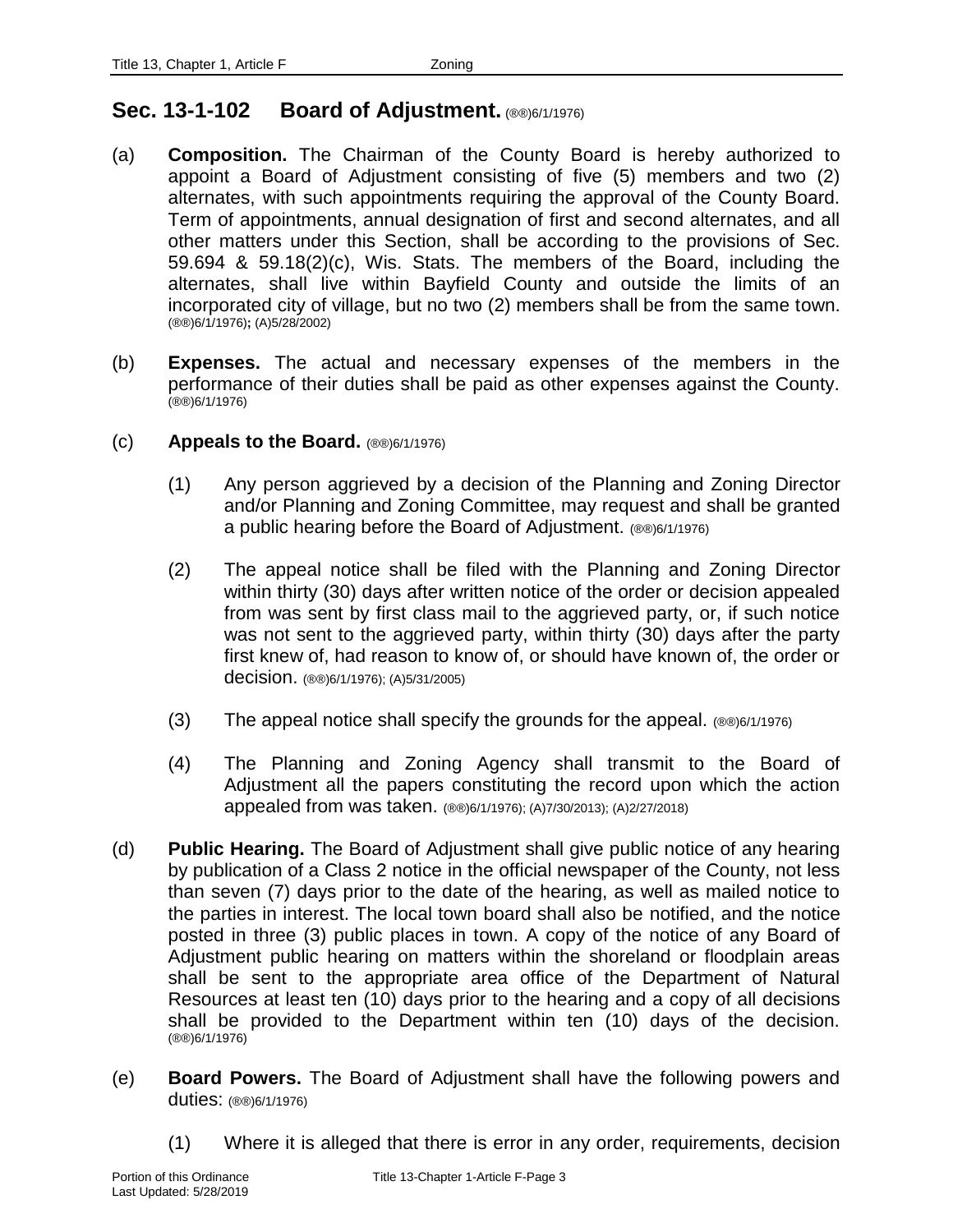or determination made by the Planning and Zoning Agency and/or Planning and Zoning Committee, the Board of Adjustment shall hear appeals and render decisions therefrom. (®®)6/1/1976); (A)7/30/2013); (A)2/27/2018)

- (2) Where, owing to special conditions, a literal enforcement of the provisions of this ordinance will result in unnecessary hardship, the Board of Adjustment shall have the power, to authorize on appeal in specific cases variances from the terms of this Chapter that will not be contrary to the public interest and so that the spirit of this Chapter shall be observed and substantial justice done. Variances shall comply with the following requirements: (®®)6/1/1976); (A)1/18/2005)
	- a. The hardship which serves as a basis for the granting of a variance shall be unique to the particular parcel of land in question. (®®)6/1/1976); (A)10/31/2017)
	- b. The hardship which serves as a basis for the granting of a variance shall not be self-created nor be based solely on economic consideration. (®®)6/1/1976); (A)1/18/2005)
	- c. The variance granted will be in harmony with the intent of the Zoning Ordinance. (®®)6/1/1976)
	- d. The granting of the variance shall not be detrimental to the public welfare or injurious to other property in the area. (®®)6/1/1976)
	- e. The basis of review in granting a variance shall include those items listed in Section 13-1-41(b)(4)a and, in granting a variance, the Board may attach conditions listed in Section 13-1-41(b)(4)b and/or other conditions, if such conditions as are reasonably related to the purpose of the zoning restriction in question or to environmental problems that may be caused or aggravated by the variance if the condition were not imposed. (®®)6/1/1976); (A)7/29/2008); (D)5/28/2019)
- (3) Whenever a variance is granted, the Bayfield County Planning and Zoning Agency, shall record the decision granting it, setting forth the terms and conditions of the variance and a legal description of the property to which it pertains, with the Bayfield County Register of Deeds. The terms and conditions of the variance shall be binding upon and inure to the benefit of all current and future owners of such property. The recording fee shall be paid by the applicant to the Department within ninety (90) days after notice thereof has been sent to the applicant by the Department. If the applicant fails to do so, the variance shall be null and void, and no permit shall be issued pursuant thereto. (A)3/13/2002); (A)5/28/2002); (A)7/29/2008); (A)2/27/2018); (D)5/28/2019)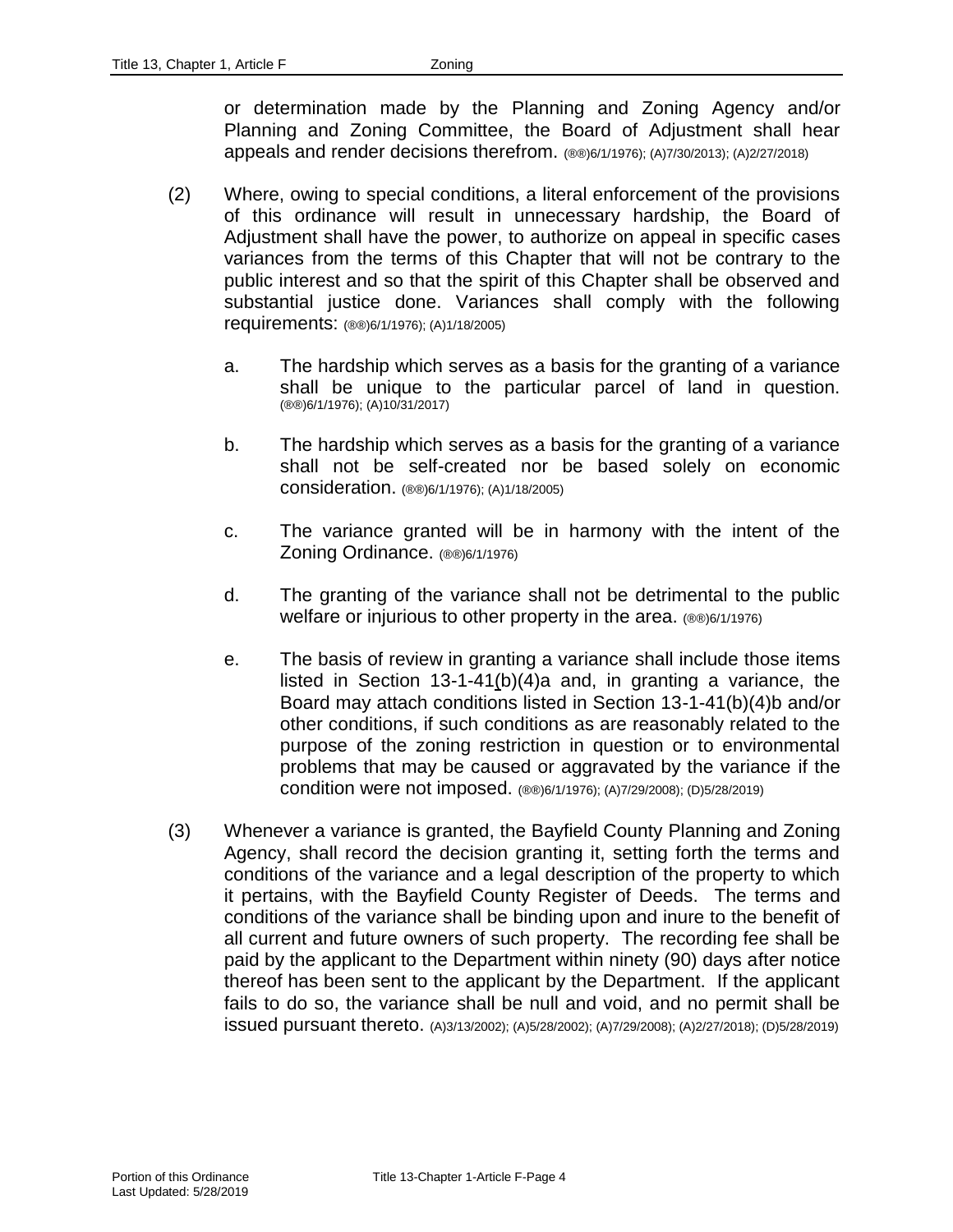### **Sec. 13-1-102A Board of Adjustment Rules and Procedure** (©)5/21/2009)

#### (a) **General Provisions** (©)5/21/2009)

- (1) **Authority**. The Bayfield County Board of Adjustment has been established pursuant to Section 59.694 of the Wisconsin Statutes and assumes thereby, all responsibilities, duties and powers as provided therein. These rules apply to members of the Board of Adjustment whether appointed to the Board before or after the date of the adoption of these rules. (©)5/21/2009)
- (2) **Conflicts of Interest**. (©)5/21/2009)
	- a. Members of the Board shall avoid conflicts of interest. As used here, a conflict of interest shall include, but not necessarily be limited to, the following: (©)5/21/2009)
		- 1. Reviewing, deliberating upon, or voting on a case concerning oneself or work on land owned by oneself. (©)5/21/2009)
		- 2. Reviewing, deliberating upon, or voting on a case concerning a property located adjacent to or within 1000 feet of one's property. (©)5/21/2009)
		- 3. Reviewing, deliberating upon, or voting on a case involving a corporation, company, partnership, or any other entity in which the person is a part owner, or has any other relationship where the person may stand to have a financial gain or loss. (©)5/21/2009)
		- 4. Reviewing, deliberating upon, or voting on a case, if such action results in a pecuniary benefit to oneself. (©)5/21/2009)
		- 5. Reviewing, deliberating upon, or voting on a case concerning one's spouse, child, stepchild, grandchild, brother, sister, parent, grandparent, or member of one's household. (©)5/21/2009)
		- 6. Reviewing, deliberating upon, or voting on a case where an employee or employer of the member is: (©)5/21/2009)

An applicant or agent for an applicant, or (©)5/21/2009)

Has a direct interest in the outcome. (©)5/21/2009)

b. When a conflict of interest exists, the member shall do all of the following upon determining that a conflict exists: (©)5/21/2009)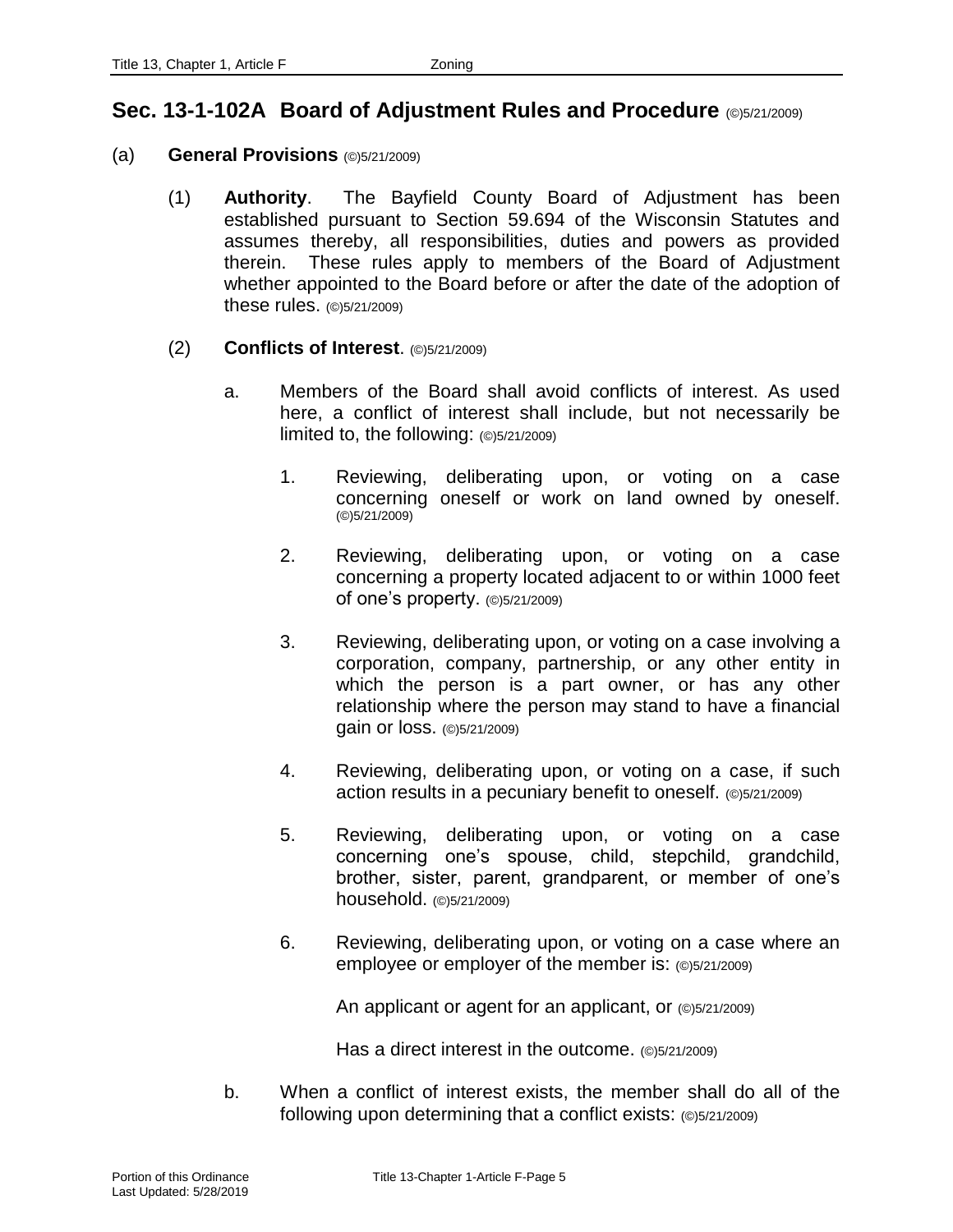- 1. Declare that a conflict exists at the next meeting of the Bayfield County Board of Adjustment, (©)5/21/2009)
- 2. Cease to participate at the Board meetings, until the case giving rise to the conflict has been decided; and refrain from representing oneself before the Board or its staff. (©)5/21/2009)

#### (3) **Ex Parte Contact**. (©)5/21/2009)

- a. Members of the Board shall attempt to avoid ex parte contact. As defined here, ex parte contact refers to communication that occurs outside of a noticed meeting. Members of the Board have a duty to not prejudge a case, and to base their decisions only on the material and facts presented at public meetings and hearings on the case. (©)5/21/2009)
- b. Despite one's best efforts it is sometimes not possible to avoid ex parte contact. When that happens the member should publicly report the content and context of the ex parte contact in full at the public hearing or meeting on the case prior to the Board making a decision on the issue. (©)5/21/2009)
- (4) **Board's Office**. The office of the Board shall be located at the Bayfield County Courthouse within the office of the Planning and Zoning Agency. All records of the Board shall be available for public inspection between the hours of 8AM and 4PM, Monday through Friday, except for legal holidays. (©)5/21/2009); (A)2/27/2018)

#### (b) **Officers and Duties** (©)5/21/2009)

- (1) **Officers**. The Board shall elect a Chairperson and a Vice-Chairperson from among its members at the annual organization meeting in July. These officers shall hold office until their successors are elected. The Board may, at any meeting or hearing, elect from among the membership the replacement for an officer, who dies or for whatever reason is unable to perform the duties of his office. The officer, so elected as a replacement, shall serve until the next organizational meeting of the Board. (©)5/21/2009)
- (2) **Duties of Officers**. The Chairperson, if present, otherwise the Vice-Chairperson, shall preside over and direct the conduct of all meetings and hearings of the Board and may administer oaths and compel the attendance of witnesses. In the absence of both the Chairperson and Vice-Chairperson, the members shall appoint a Chairperson. The Chairperson shall report on all pertinent matters that have not otherwise come to the attention of the Board. The Chairperson shall, subject to these rules and further instructions from the Board, direct the official business of the Board, supervise the work of the Board and request necessary help when required. The Chairperson or the presiding officer, subject to these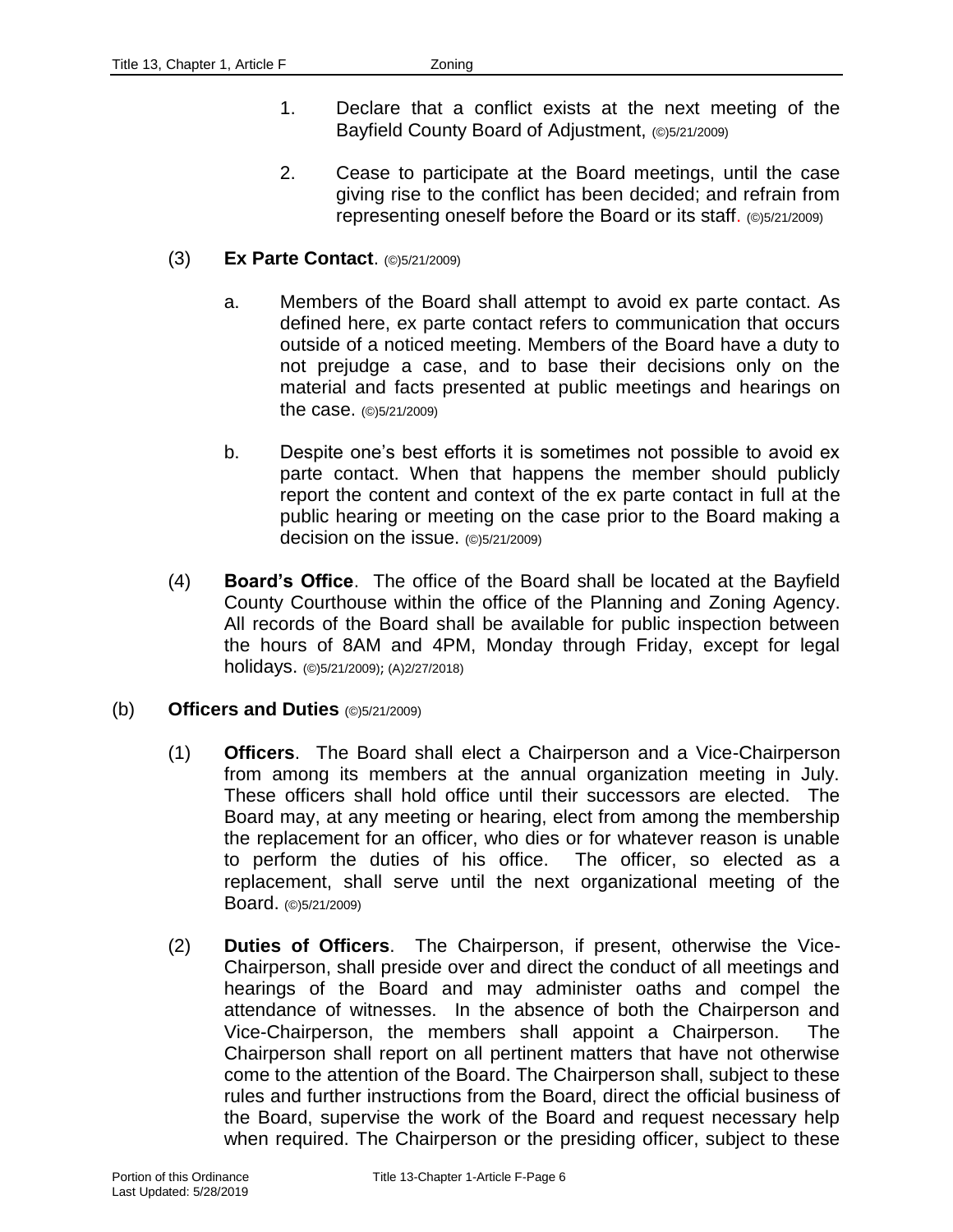rules, shall decide all points of procedure or order, unless otherwise directed by a majority of the members in attendance on motion duly made and approved. (©)5/21/2009)

The Board may retain legal counsel subject to the approval of the County Board of Supervisors. (©)5/21/2009)

#### (c) **Meetings** (©)5/21/2009)

- (1) **Time; How Called**. Meetings and hearings of the Board shall be held, or may be cancelled, at the call of the Chairperson and at such other times as the Board may determine, provided that all Board members shall be notified by the Secretary at least 48 hours prior to such meeting. All meetings shall be open to the public and in accordance with the Open Meeting Law, except that the Board may call a closed session on issues permissible under the Wisconsin Open Meeting law. Hearings shall be advertised as required by law and these rules. (©)5/21/2009)
- (2) **Quorum**. A quorum shall consist of a majority of all members of the Board (3 members) and no action may be taken except by a majority vote of such quorum, except a lesser number may meet and adjourn any meeting duly called and noticed to a time certain. (©)5/21/2009)
- (3) **Order of Business**. (©)5/21/2009)
	- a. The Planning and Zoning Agency shall prepare an agenda for each Board meeting, listing the matters of business at all meetings that do not have public hearings in the following order: (©)5/21/2009); (A)2/27/2018)
		- 1. Call to order (©)5/21/2009)
		- 2. Roll Call (©)5/21/2009)
		- 3. Communications/Correspondence (©)5/21/2009)
		- 4. Statement with regard to compliance with the Open Meetings law. (©)5/21/2009)
		- 5. Old Business (©)5/21/2009)
		- 6. New Business (©)5/21/2009)
		- 7. Report of the Planning and Zoning Director (©)5/21/2009)
		- 8. Statement that the Board may go into closed session to confer with legal counsel regarding pending litigation (if such action is anticipated) (©)5/21/2009)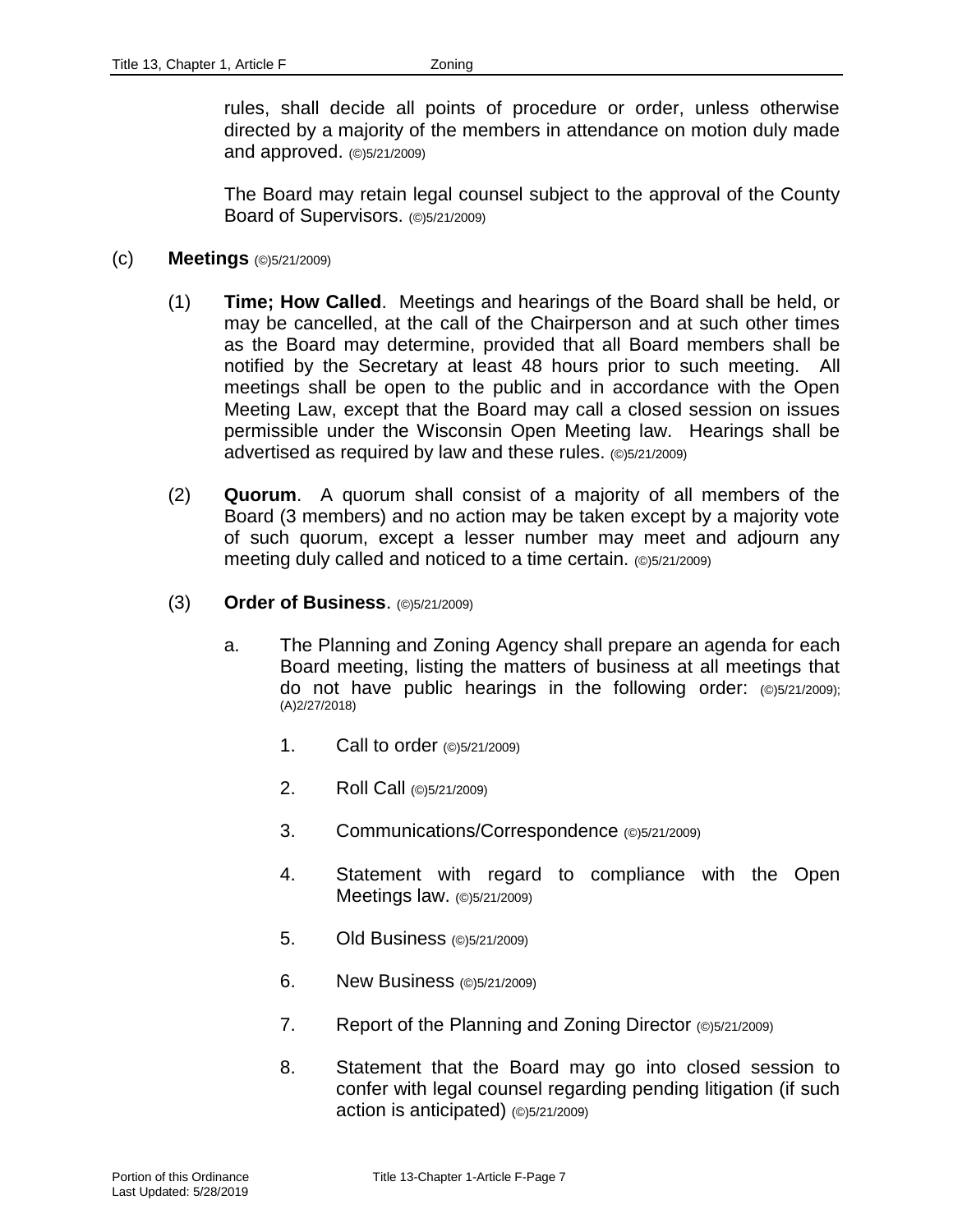- b. The Planning and Zoning Agency shall prepare an agenda for each Board meeting that has public hearings, listing the matters of business in the following order: (©)5/21/2009); (A)2/27/2018)
	- 1. Call to Order (©)5/21/2009)
	- 2. Roll Call (©)5/21/2009)
	- 3. Public Hearings (Name, place, per notice of public hearing, and time, for each hearing) (©)5/21/2009)
	- 4. Minutes of Hearings/Meeting, Date (©)5/21/2009)
	- 5. Communications/Correspondence (©)5/21/2009)
	- 6. Statement in regard to compliance with the Open Meeting Law (©)5/21/2009)
	- 7. Old Business (©)5/21/2009)
	- 8. New Business (©)5/21/2009)
	- 9. Report of the Planning and Zoning Director (©)5/21/2009)
	- 10. Statement that the Board may go into closed session to confer with legal counsel re: pending litigation (if such action is anticipated) (©)5/21/2009)
- c. The order of business at any meeting or hearing may be varied from the preceding by consent of the members present. If there is a question of what shall be the order or content of an agenda, that question shall be decided by a majority of the Board, unless the issue comes up before a Board meeting and needs to be resolved beforehand, in which case it will be resolved by the Board Chairperson or Acting Board Chairperson. (©)5/21/2009)
- (4) **Robert's Rules of Order**. Robert's Rules of Order shall govern actions of the Board and conduct of its meetings where not specifically covered by these rules. (©)5/21/2009)

#### (d) **Powers and Duties of the Board** (©)5/21/2009)

- (1) **General Powers**. The powers and duties of the Board are set forth in Sec.59.694(7) of the Wisconsin Statutes and in Section 13-1-102 of the Bayfield County Zoning Ordinance. (@)5/21/2009):(7/30/2013)
- (2) **Scope of Powers**. In exercising the powers under Section 1, the Board may reverse or affirm, wholly or partly, or may modify the order, requirement, decision or determination appealed from, and may make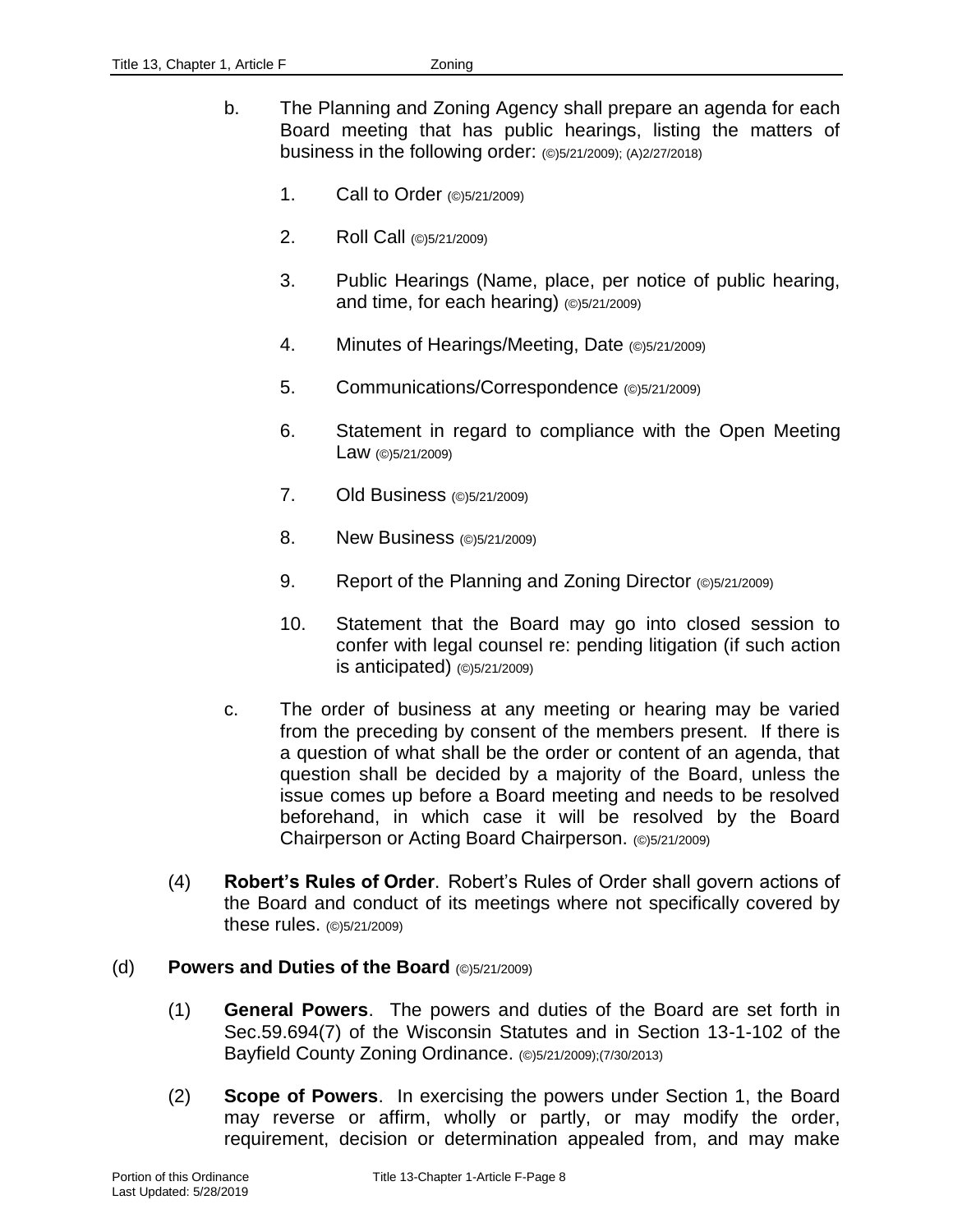such order, requirement, decision or determination as ought to be made, and to that and shall have all powers of the officer from whom the appeal is taken, and may issue or direct the issuance of a permit. (©)5/21/2009)

#### (e) **Applications and Appeal Procedures** (©)5/21/2009)

- (1) **Who May File**. Applications to the Board and appeals from Planning and Zoning Agency decisions shall be filed with the Planning and Zoning Agency, by the applicant or appellant, or his or her agent or attorney. Appeals may be filed by any person aggrieved or by any officer, department, board or bureau of the County or town affected by the Planning and Zoning Agency's decision. (©)5/21/2009); (7/30/2013); (A)2/27/2018)
- (2) **Copies to Be Sent**: The Planning and Zoning Agency shall promptly transmit copies of the application or appeal as follows: (©)5/21/2009); (7/30/2013); (A)2/27/2018)
	- a. Original to the Board of Adjustment (©)5/21/2009)
	- b. Copy to the Planning and Zoning Agency files (©)5/21/2009); (A)2/27/2018)
	- c. Copy to the applicant or appellant (©)5/21/2009)
	- d. In the case of appeals or applications affecting property in shoreland or floodplain districts, one copy shall also be sent to the Wisconsin Department of Natural Resources. (@)5/21/2009)
- (3) **Time to Appeal**. Appeals from the Department's decision must be filed as follows: The appeal notice shall be filed with the Planning and Zoning Director within thirty (30) days after written notice of the order or decision appealed from was sent by first class mail to the aggrieved party, or, if such notice was not sent to the aggrieved party, within thirty (30) days after the party first knew of, had reason to know of, or should have known of, the order or decision. The applicable fee must be filed within this time period as well. (©)5/21/2009)
- (4) **Required Information**. Applications or appeals shall be made on forms provided by the Planning and Zoning Agency. Failure of the appellant to supply the information required by the appeal or variance form within 30 days after filing an appeal or application may be considered by the Board as a failure to comply with application and appeal procedure and the case may be dismissed for failure of timely filing. Any communications, except on prescribed forms, purporting to be an appeal shall be deemed a mere notice of intention to file and shall not be deemed a filing to comply with requirements of timely filing. (©)5/21/2009); (A)2/27/2018)
- (5) **Reasons to Be Stated**. The reason for the application or appeal must be stated and the reasons why the request should be granted must also be stated by the applicant or appellant: (©)5/21/2009)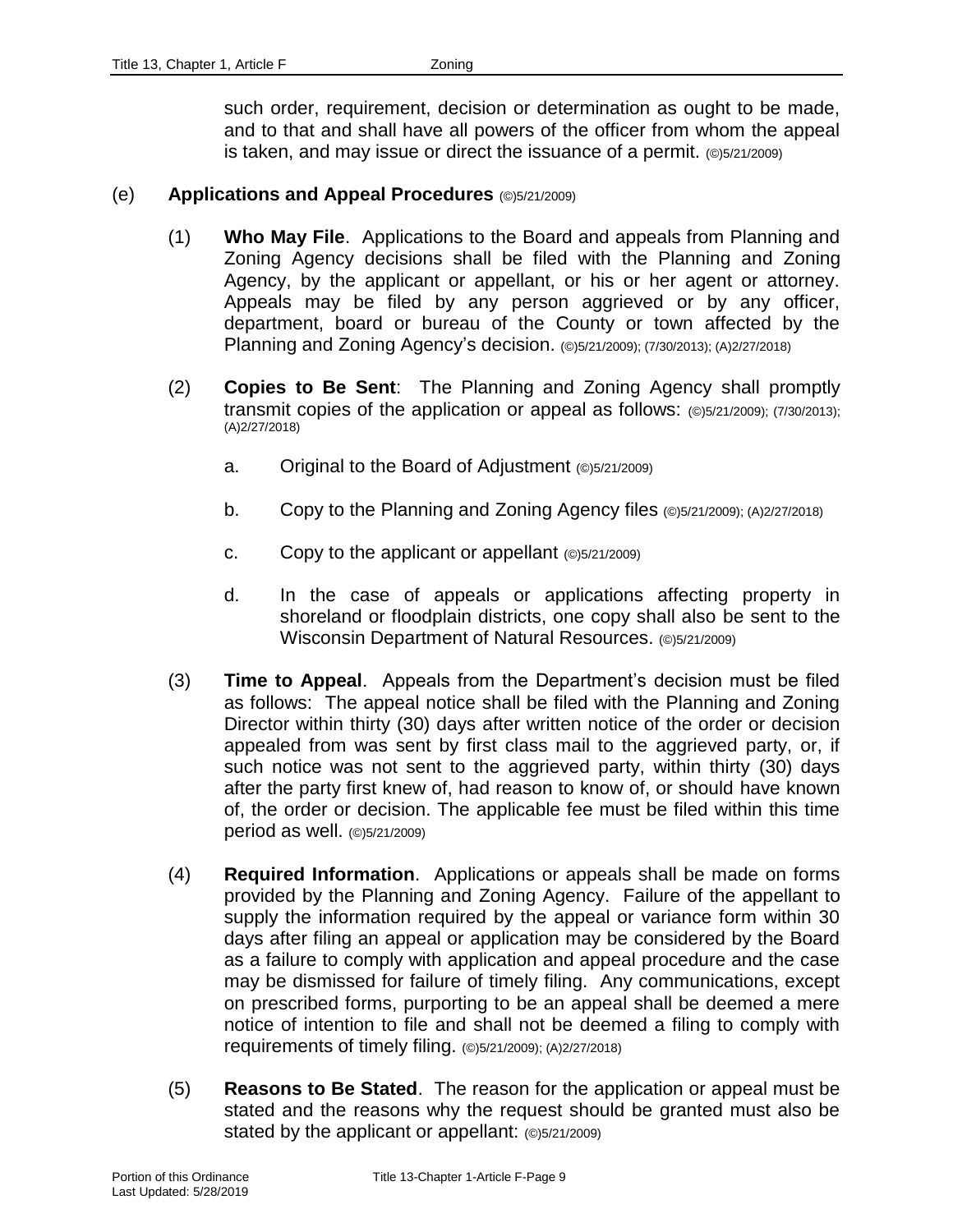- a. If a variance is requested, facts should be stated upon which findings may be made by the Board to justify the granting of the variance. (©)5/21/2009)
- b. If an appeal is based upon an alleged error or abuse of discretion of the Planning and Zoning Agency, facts should be stated as to the nature thereof. (©)5/21/2009); (A)2/27/2018)
- c. All applications shall include maps and an understandable site plan showing the size and relative location of buildings, shoreline and relevant physical features. (©)5/21/2009)
- (6) **Time for Hearing**. Each appeal or application shall be considered by the Board at its next meeting, provided there is sufficient time between the date of the appeal and the date of the meeting for the required notices to be published. (©)5/21/2009)
- (7) **Notice of Hearing**. The Planning and Zoning Agency shall cause notice of each hearing to be given as required by Sec. 13-1-102(d). (©)5/21/2009); (A)2/27/2018)
- (8) **Representative Filing**. An appellant may file an appeal or application and appear personally or by an agent or attorney. An agent or attorney shall provide written authorization from the applicant. (©)5/21/2009)
- (9) **Fees**. Fees shall be as set by the County Board based upon recent past experience of applicable costs, and may be changed from time to time to reflect the cost of hearings. (©)5/21/2009)

#### (f) **Procedure for Hearings** (©)5/21/2009)

- (1) **Appearances; Adjournments**. At the time of the hearing, the applicant or appellant may appear in his own behalf or be represented by his counsel or agent. A recess or adjournment of a hearing, made at a properly noticed hearing, to a time and place certain, is adequate notice to the members and public of a new hearing date. (©)5/21/2009)
- (2) **Witnesses**. The Chairperson, or Acting Chairperson, may compel the attendance of witnesses and may require those wishing to testify to state their names and their interests in the matter before the Board. Testimony shall be taken under oath. (©)5/21/2009)
- (3) **Order of Hearings**. (©)5/21/2009)

Hearings on cases shall normally follow this order: (©)5/21/2009)

- a. Hearing call to order by the Chairperson (©)5/21/2009)
- b. Roll Call (©)5/21/2009)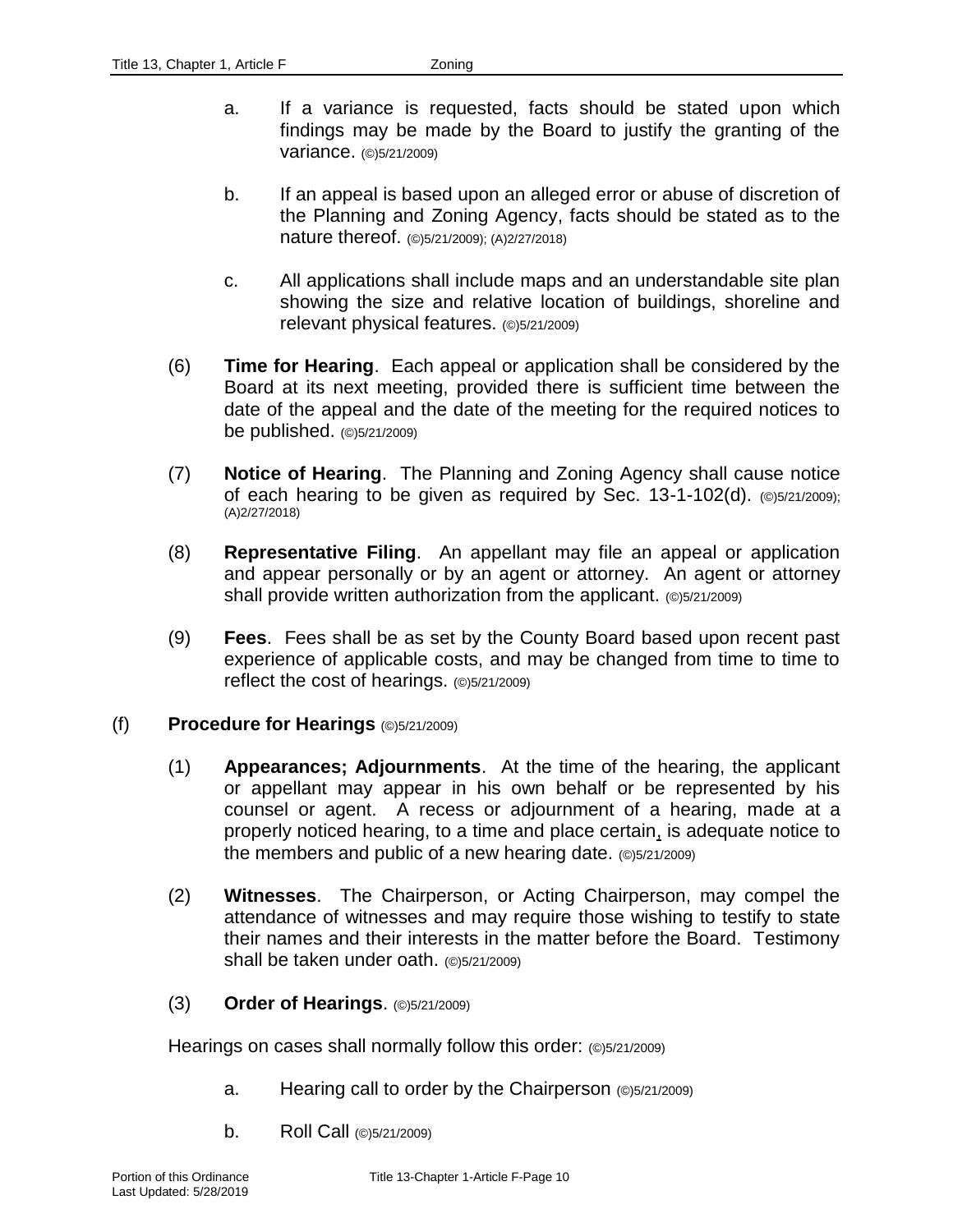- c. Notice of Public Hearing (Read by Secretary or Planning and Zoning Director) (©)5/21/2009); (A)7/30/2013)
- d. Publication (Statement of publication of notice and distribution) (©)5/21/2009)
- e. Filing (Filing of application, date and information) (©)5/21/2009)
- f. Summary of the nature of the case (including uncontroverted facts) by the Planning and Zoning Agency (©)5/21/2009); (A)2/27/2018)
- g. Content of Hearing (©)5/21/2009)

Hearings shall be conducted with the applicant presenting his or her case first, including any witnesses the applicant wishes to call. After the applicant presents his or her case, anyone else in favor of the applicant's request shall also be allowed to speak. Then all those opposed to the application shall be allowed to speak. (©)5/21/2009)

The applicant has the burden of proof to show that he or she is entitled to a variance or other relief being sought. (©)5/21/2009)

In more controversial, contested cases, in which parties appear with attorneys, opening and closing statements shall be allowed. If witnesses testify regarding the facts of the case to support or rebut the claim of the applicant, cross-examination may be allowed. Usually cross-examination of witnesses does not occur. (©)5/21/2009)

All supporting evidence for or against each case shall be presented to the Board. The applicant or appellant shall be responsible for the presentation of all information supporting the case. The Board may take administrative notice of the ordinances of the County and laws of the State of Wisconsin and of other relevant facts not reasonably subject to dispute, on its own motion or motion of a party. (©)5/21/2009)

- h. Closing of testimony (statement and time) (©)5/21/2009)
- i. Deliberation: Restricted to the Board. No public or staff participation. Board shall find the appropriate facts and conclusions of the law upon which a decision can be made. The Board may consult with legal counsel. (©)5/21/2009)
- j. Decision: The Board shall make an appropriate motion, including findings of fact, conclusions of law, approvals or denials, and conditions or statement of hardship for variances. (©)5/21/2009)
- k. Adjournment. (©)5/21/2009)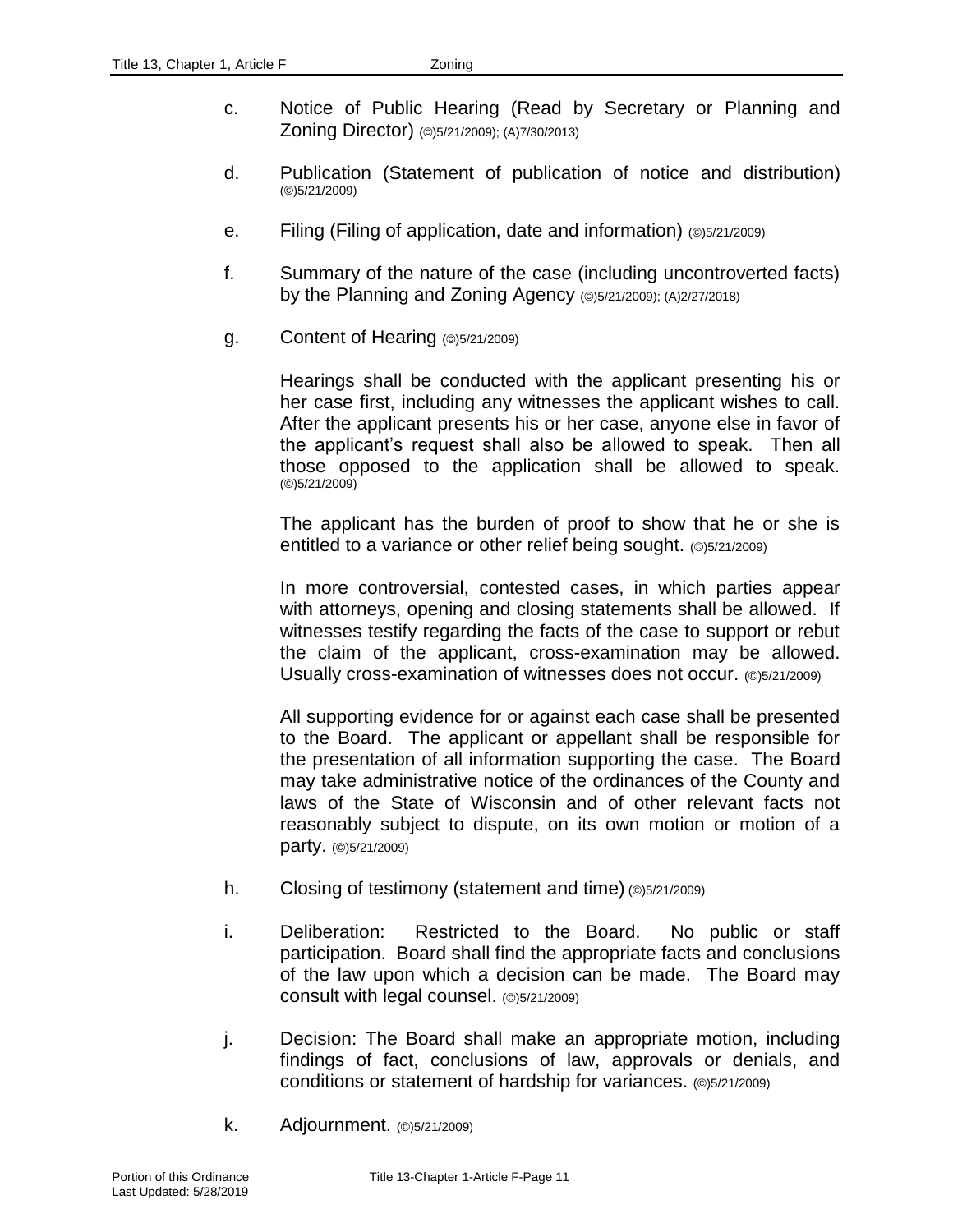- (4) **Preliminary Matters**. Following the reading of a notice of appeal or application, the Board may hear arguments on the question of jurisdiction or timeliness of the application to the Board and request that briefs be filed on the point. The Board may proceed with the hearing and the taking of testimony in any event and reserve its determination on a jurisdictional question until after the testimony is closed and render a decision on the merits as if it had jurisdiction. The Board may make an immediate determination and close the hearing upon a finding that it lacks jurisdiction. If the Board determines by motion that it lacks jurisdiction, the Secretary shall record the decision as a vote to deny the request. (©)5/21/2009)
- (5) **Parties Not to Interrupt**. Orderly procedure requires that each side shall proceed without interruption by the other; that all arguments and factual presentations shall be addressed to the Board; and that there be no questioning or arguments between individuals, except as permitted by the Board. (©)5/21/2009)
- (6) **Questions and Debate**. During the hearing, Board members may ask questions and make appropriate comments pertinent to the case. However, no member shall debate or argue an issue with the applicant. The Chairperson and Board members may direct questions to the applicant or to any person speaking in order to bring out all relevant facts, circumstances and conditions affecting the case and may call for questions from members of the Planning and Zoning staff. (©)5/21/2009)
- (7) **Additional Evidence**. The Board may take a case under advisement for later consideration and determination, or may defer action, whenever it concludes that additional evidence is needed or further study is required. (©)5/21/2009)
- (8) **Postponement of Hearing**. Cases may be postponed only by prior arrangement with the Chairperson. (©)5/21/2009)
- (9) **Rules of Evidence**. The Board shall not be bound by court rules of evidence, but it may exclude irrelevant, immaterial, incompetent, unduly argumentative or repetitious testimony or evidence. (©)5/21/2009)
- (10) **Chairperson to Rule on Admissibility**. The Chairperson shall rule on all questions relating to the admissibility of evidence, provided that he/she may be overruled by a majority of the Board present. (©)5/21/2009)
- (11) **Interested Persons May Testify**. Persons having an interest in the case may attend the hearing and may request an opportunity to testify provided they identify themselves and sign an appearance card of persons attending the hearing. All testimony shall be under oath. (©)5/21/2009)
- (12) **Record of Hearing**. All proceedings at a hearing shall be tape recorded or recorded by a court reporter. The Planning and Zoning Agency designee shall prepare minutes of each meeting and hearing, which shall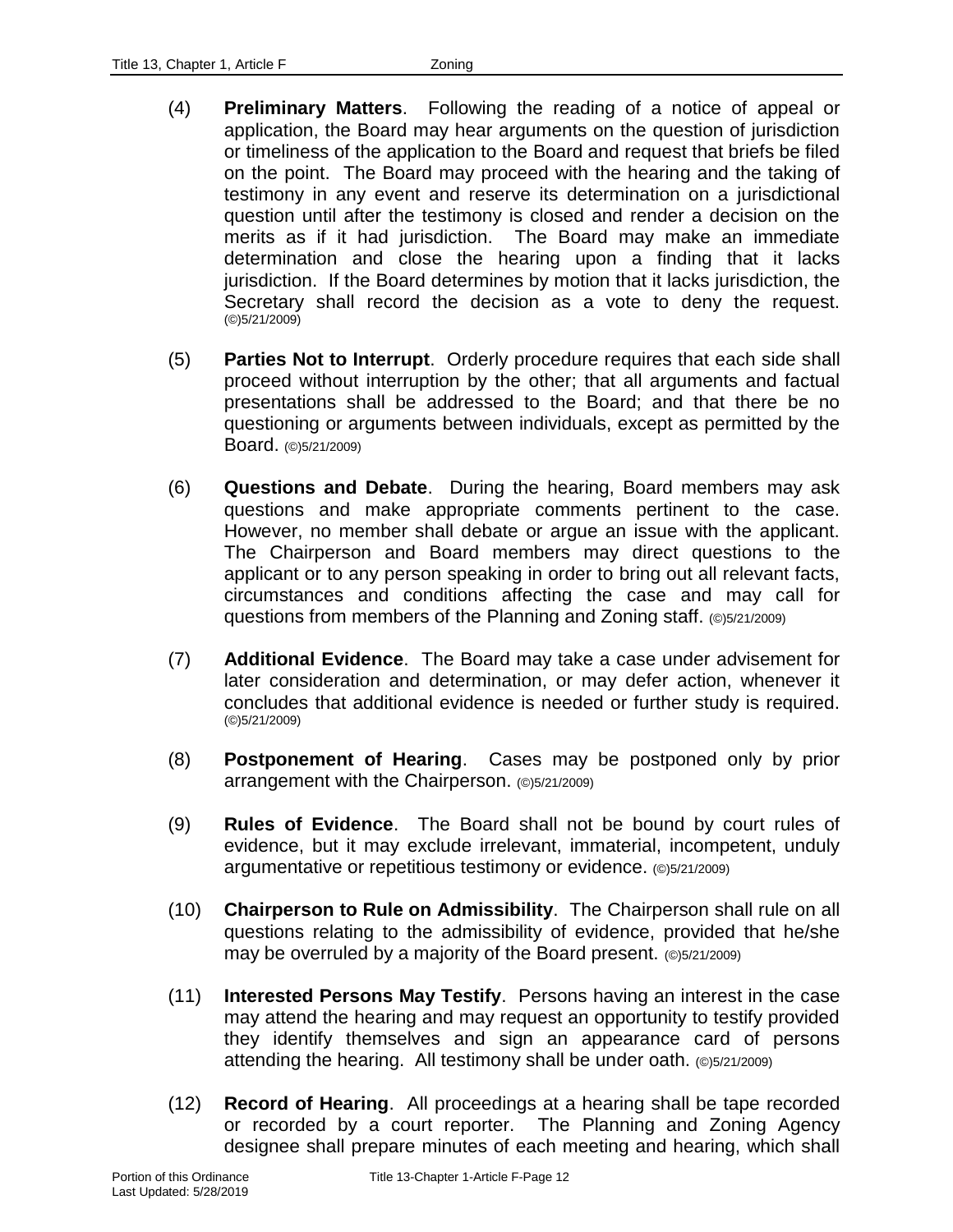include a summary of motions, witnesses, appearances, roll calls, votes and all other matters constituting the substance of the proceedings, and which shall be submitted to the Board for review and approval and shall become part of the written record filed in the office of the Board and open to the public. Transcripts of recorded proceedings shall not be prepared unless ordered by the circuit court by a writ of certiorari or requested under the Open Records Law. The party requesting a transcript shall be required to pay the cost of preparation in advance. Any party or member of the public may make a record of the proceeding by any means which does not disturb the hearing or others present. (©)5/21/2009); (A)2/27/2018)

The Planning and Zoning Agency designee shall record and maintain permanent minutes of the Board's proceedings, showing the vote of each member upon every question, or if absent or failing to vote, indicating that fact; shall keep records of its official actions; shall summarize accurately the testimony of those appearing before the Board and keep a verbatim recording of all hearings; shall record the names and addresses of all persons appearing before the Board in person, or by attorney; and shall, subject to the direction of the Board and chairperson, conduct the correspondence of the Board and have published in a local newspaper, public notices of meetings or hearings as required by law and these rules of procedure; shall file said minutes and records in the office of the Board, which minutes and records shall be a public record; and shall be the custodian of the files of the Board and keep all records. (©)5/21/2009); (A)2/27/2018)

- (13) **Adjustments**. When all appeals or applications cannot be disposed of on a day set, the Board may adjourn from day to day or to a day certain, as it may order, and such adjourned day shall be construed as a continuance of the hearing. Notice of such adjournment shall be given to the absent members of the Board. (©)5/21/2009)
- (14) **Withdrawal of Appeal**. An appellant or applicant may withdraw an appeal at any time prior to the decision, but a pending motion to grant or dismiss the appeal shall have precedence over withdrawal. Withdrawal of the appeal shall not entitle the appellant or applicant to remission of the filing fee. (©)5/21/2009)

### (g) **Decision of the Board** (©)5/21/2009)

- (1) **Majority Vote Required**. If a quorum is present, the Board may take any action by a majority vote of the members present. (©)5/21/2009)
- (2) **Decisions to be Written**. All decisions shall be in writing and contain the findings of facts and conclusions of law upon which the decision is based. Legal counsel may assist the Board in drafting the written decision. (©)5/21/2009)
- (3) **Decisions to be Mailed**. Within 30 days after the close of the hearing to which a decision relates, written copies of such decision shall be mailed to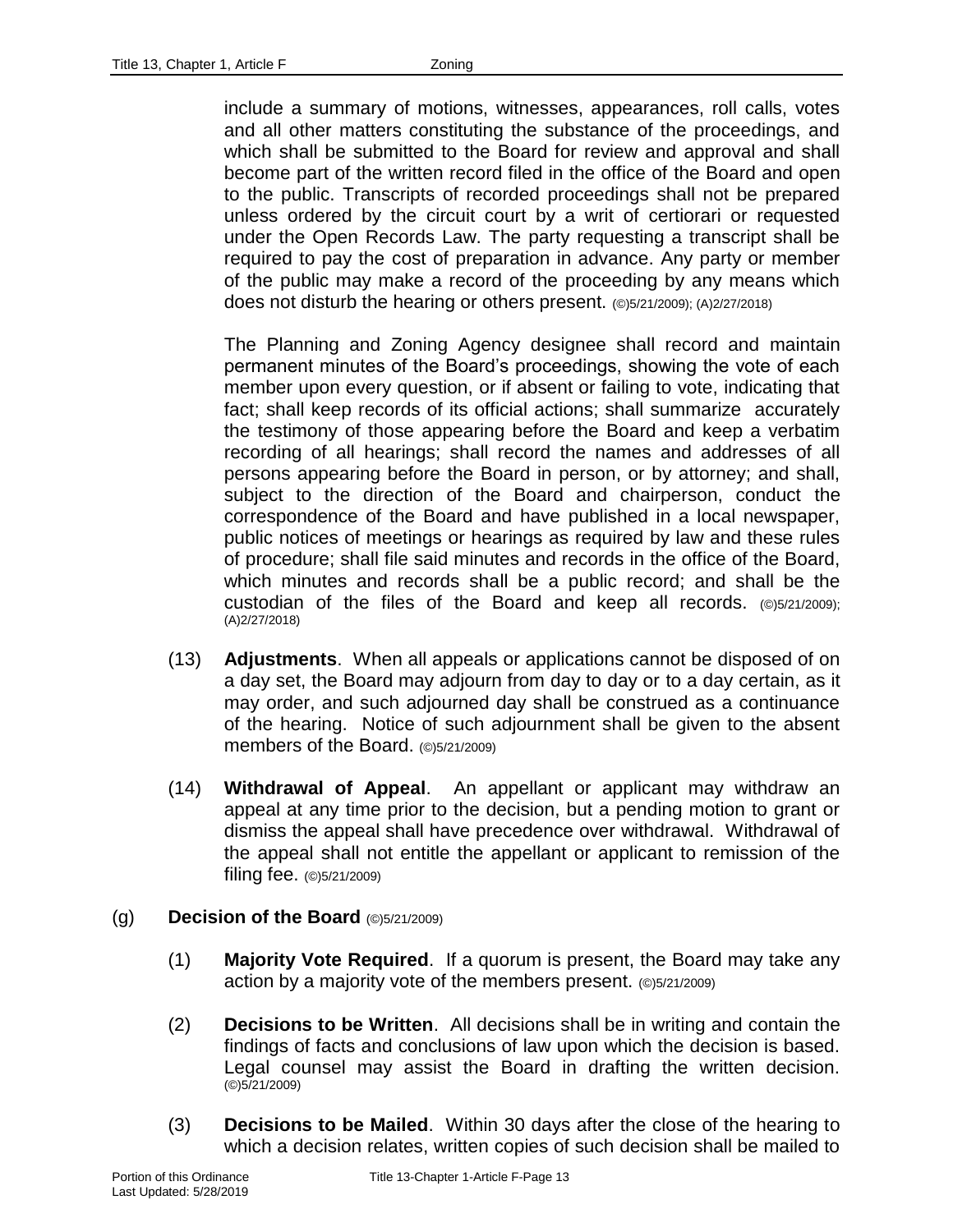the applicant and all interested parties and delivered to the Planning and Zoning Agency, which shall constitute filing the decision in the office of the Board under Sec. 59.694(10) Stats. The approval or granting of appeals by the Board is deemed to constitute an order to the Planning and Zoning Agency to issue a zoning permit. A denial of the application or appeal by the Board is deemed to be an order to deny the permit. Copies of written decisions authorizing conditional use permits or variances in shoreland/ wetland/ non-metallic mining or floodplain cases shall be mailed to the Wisconsin Department of Natural Resources. (©)5/21/2009); (A)7/30/2013); (A)2/27/2018)

A member may disqualify himself or herself from voting whenever the member has a personal or monetary interest in the property concerning the case, will be directly affected by the decision of the Board, or has, or believes he/she has, any conflict or interest under state statutes or for any other reason. A member may also disqualify himself/herself from voting whenever the applicant or the applicant's agent has sought to influence the vote of the member on his/her case outside the public hearing. All decisions of the Board shall be made at a public meeting, by motion made, seconded and passed. (©)5/21/2009)

If conditions are imposed in the granting of a variance, or conditional use, such conditions shall be included in the motion. (©)5/21/2009)

- (6) **Decision to Relate to Specific Property**. The decision of the Board shall be deemed as applying to the property rather than to the individual and is valid only for the specific premises in the case and is not transferable to other properties. (©)5/21/2009)
- (7) **Informal Advice Not Binding**. The Board need not respond to informal requests for advice or moot questions. Any advice, opinion or information given by any Board member, or any other official or other employee of the County shall not be binding on the Board. (©)5/21/2009)
- (8) **Cases to be Determined Individually**. No action of the Board shall set a binding precedent. Each case shall be decided upon its merits and upon the attendant particular facts and circumstances, provided the Board shall not act arbitrarily or capriciously. (©)5/21/2009)

### (h) **Refilings and Rehearings** (©)5/21/2009)

- (1) **Refiling Rule**. No matter that has been previously acted upon by the Board shall be considered upon a new application unless one or more of the following applies: (©)5/21/2009)
	- a. The case does not involve a request for an identical permit or does not allege the same misinterpretation or error. (©)5/21/2009)
	- b. The case does not contain the original request for specific variance. (©)5/21/2009)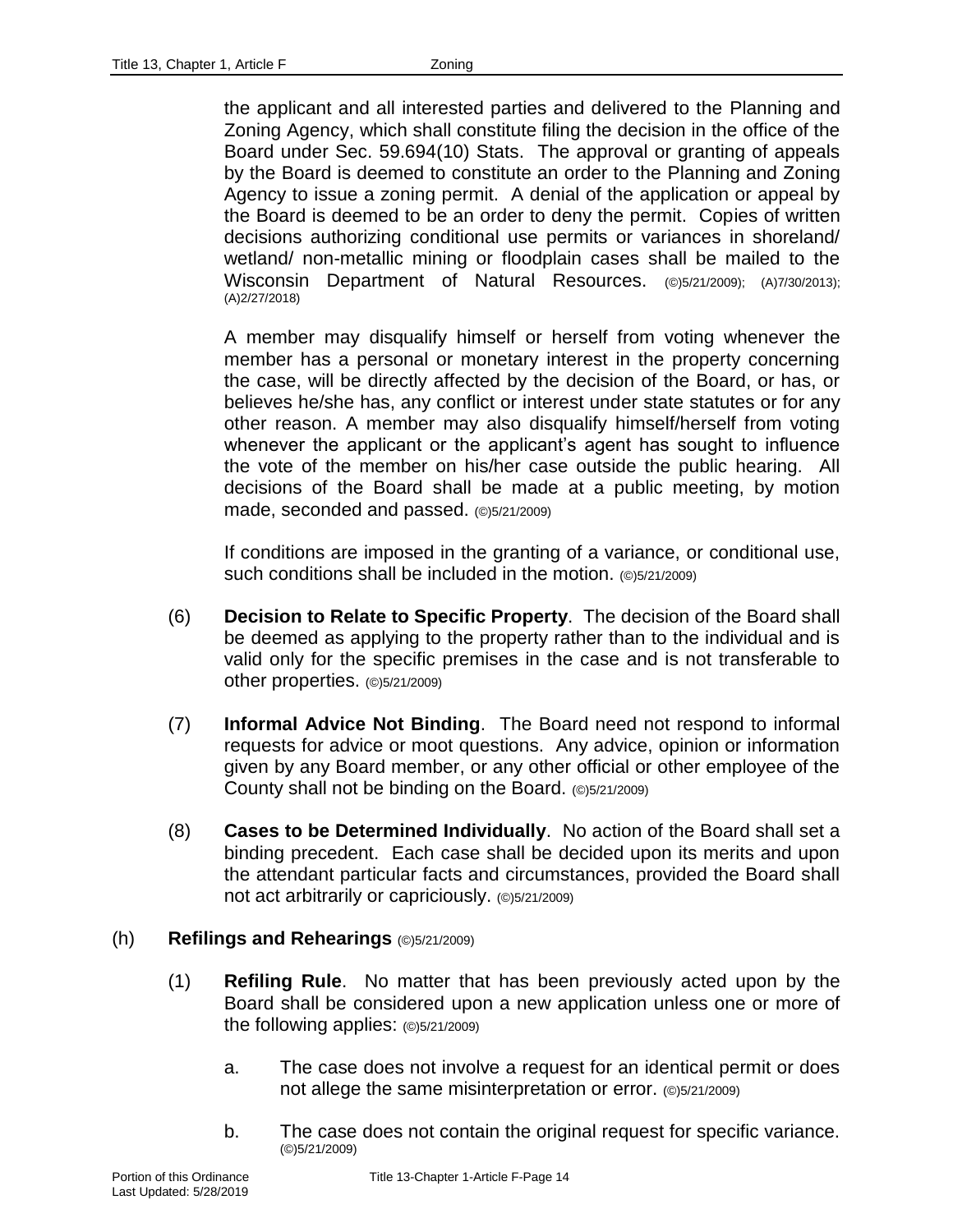- c. Substantial change in the use of adjacent property has occurred since the previous case was heard. (©)5/21/2009)
- d. The previous case was closed without a hearing because the applicant was not present at the time such case was scheduled for a hearing. (©)5/21/2009)
- e. There is a claim that there should be a rehearing based upon newly discovered evidence. A rehearing will only be granted on this basis when all of the following apply: (©)5/21/2009)
	- 1. The evidence has come to the moving party's notice after the initial hearing. (©)5/21/2009)
	- 2. The moving party's failure to discover the evidence earlier did not arise from lack of diligence in seeking to discover it. (©)5/21/2009)
	- 3. The evidence is material and not cumulative. (©)5/21/2009)
	- 4. The new evidence would probably change the result. (©)5/21/2009)
- (2) **Reopenings and Rehearings Limited**. The Board, on its own motion, may not reopen any case upon which a previous hearing has been held, except in the following circumstances: (©)5/21/2009); (A)1/31/2012)
	- a. To correct a manifest error or when there is some ambiguity or missing element in the decision that makes it impossible for the Planning and Zoning Agency to apply the decision(s). In such a situation, the Board may reopen a case at its next scheduled meeting. (©)5/21/2009); (A)1/31/2012); (A)7/30/2013); (A)2/27/2018)
	- b. The Board, at the request of the Planning and Zoning Agency, may also reopen a case without regard to time limits if an interpretation of a prior decision is necessary, or if interpretation, modification or enforcement of conditions of a board decision is necessary. Nothing in this section b. should be interpreted as allowing a complete reopening of the case, nor require or presume that the Board of Adjustment should make any substantial change in their decision. There shall be a \$250.00 filing fee assessed if the applicant is the party seeking a partial reopening under this section b. for purposes of deleting or substantially modifying a condition placed on a Board of Adjustment decision. There shall be no filing fee if the request for reopening is solely at the request of the Planning and Zoning Agency. In any rehearing or reopening of a Board of Adjustment decision, the criteria for decision shall be the same legal criteria as for the original decision. (©)5/21/2009); (A)1/31/2012); (A)7/30/2013); (A)2/27/2018)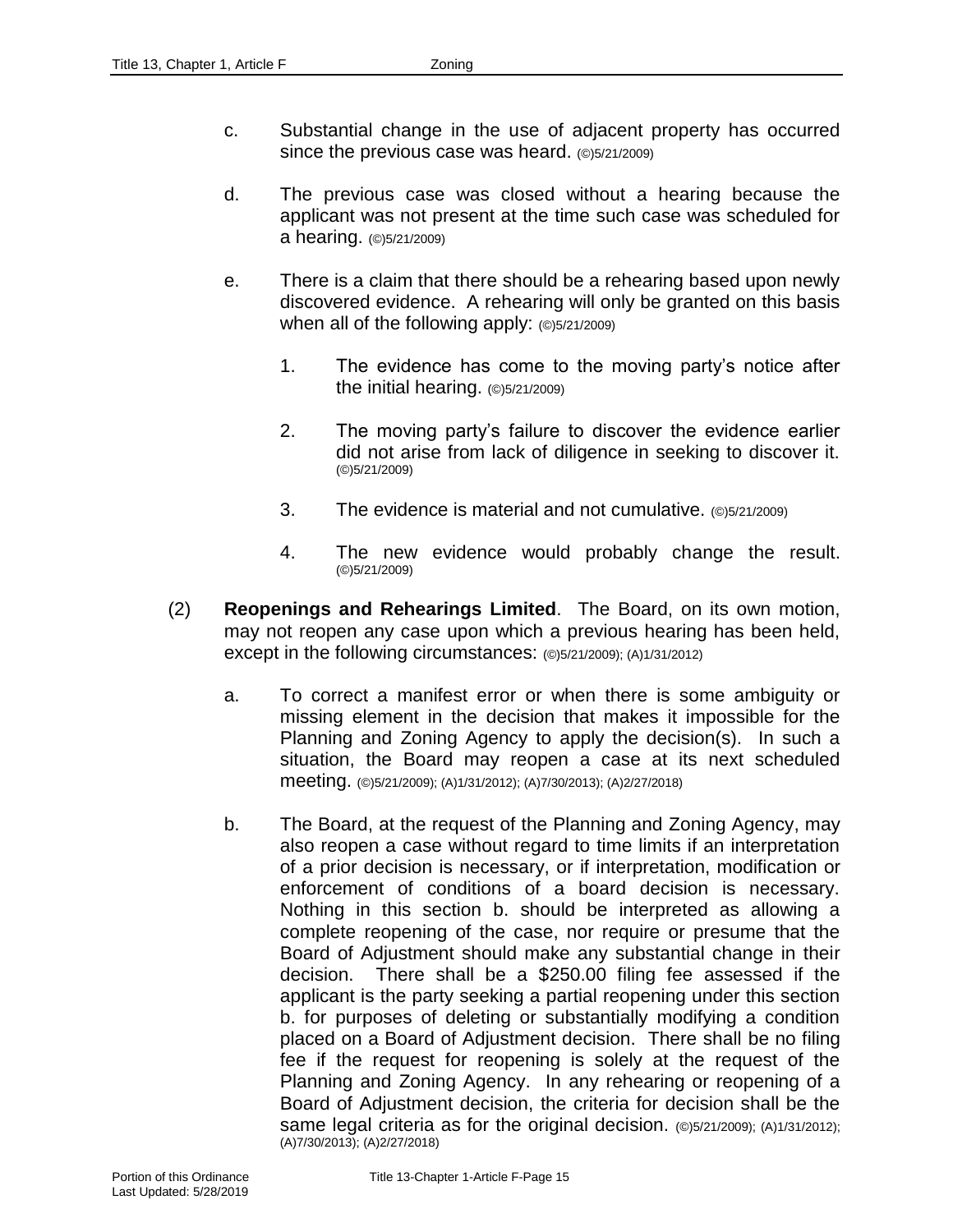- (3) **Closure of Case**. A case will be considered as heard and closed at such time as the Board approves or rejects an application or appeal by motion. No request for reconsideration by the applicant shall be considered unless filed within 30 days after the written decision of the Board of Adjustment is mailed to the applicant by the Planning and Zoning Agency. (©)5/21/2009); (A)2/27/2018)
- (4) **Procedures for Reconsideration**. A simple majority vote shall be sufficient to reconsider a previous decision. If reconsideration is refused to an interested party who has requested a reconsideration, the Board shall enter on the minutes the basis of the request, the reason why it was refused, and the vote of the Board members thereon. If reconsideration is approved, the case will be placed on the agenda for the next regular meeting/hearing and notice given as required for an original hearing upon payment of the re-hearing fee. (©)5/21/2009)
- (i) **Staff**. The Board may utilize the advice and assistance of the County Planning and Zoning Staff and may delegate administrative tasks to such staff or to other county employees as authorized by the County Board of Supervisors. (©)5/21/2009)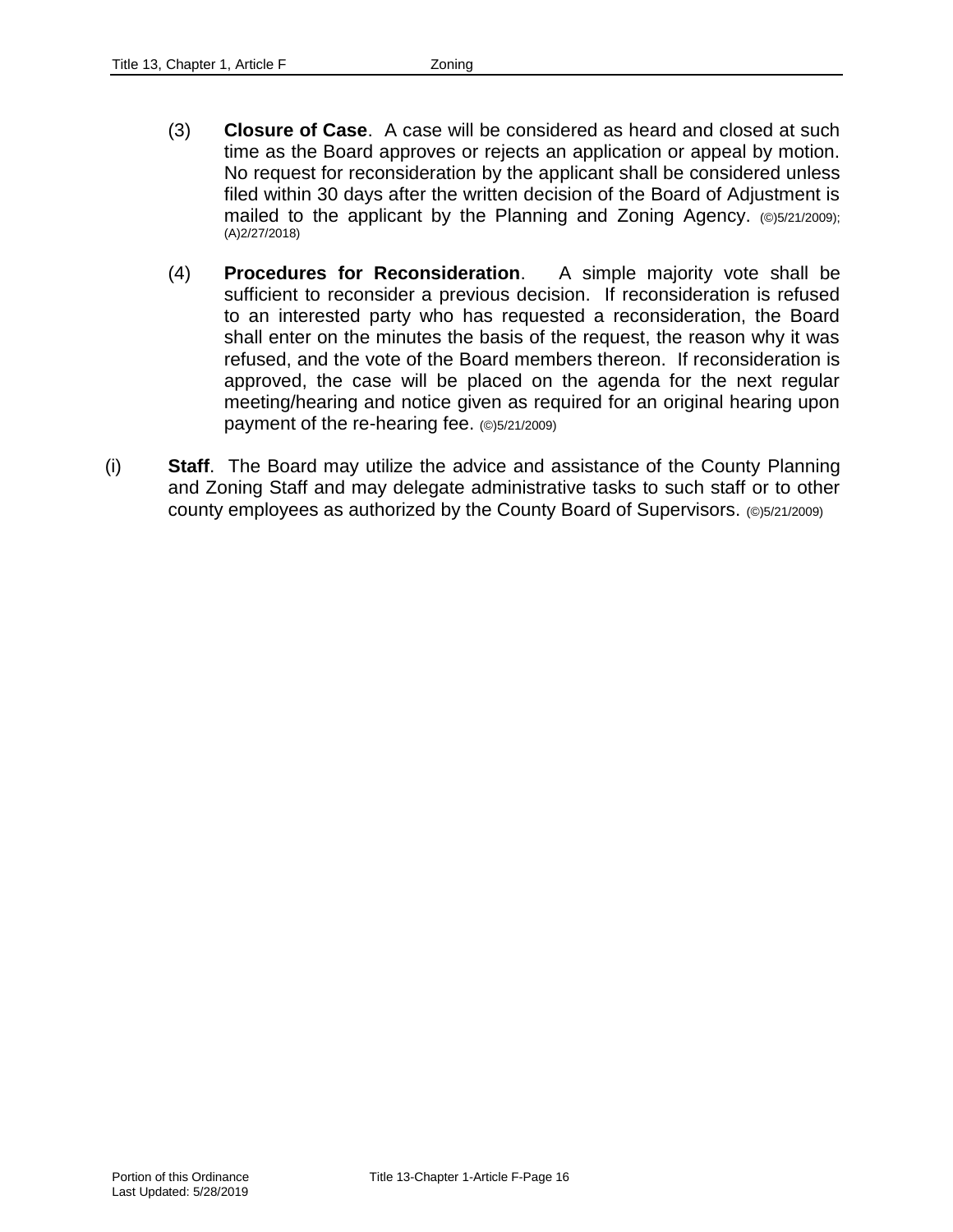### **Sec. 13-1-103 Violations.**

- (a) **Violation Procedures.** If a violation of any provision of this Chapter is not corrected on the order of the Director of Planning and Zoning or his or her designee, said individual may take further legal action or may refer the matter to the Planning and Zoning Committee for further consideration. (A)1/25/2011)
- (b) **Noncompliance.** Noncompliance with a mitigation plan or directive of the Bayfield County Planning and Zoning Agency, Planning and Zoning Committee, or Board of Adjustment constitutes a violation of Chapter 1 of this Title. (©)1/25/2011); (A)2/27/2018)
- (c) **Penalty.** Any person, firm, or corporation and/or contractor found guilty of violating any provision of this Chapter shall forfeit a sum of not less than \$10.00 nor more than \$500.00, together with the full costs of such prosecution, plus the costs of any compliance required to rectify the violation. Each day's failure to comply shall constitute a separate violation. (A)1/25/2011)
- (d) **No Permit Penalty***.* Any person, and/or his/her authorized agent or contractor, proceeding with any action that requires a land use permit under this Chapter without first securing such a permit, shall be subject to twice the fees for such a permit provided that the Planning and Zoning Director, in his sole discretion, may waive the doubling of fees for such permit if the Planning and Zoning Director determines such action to be warranted under the circumstances of the case in question; if the Planning and Zoning Director denies the applicant's request for waiver of fees, the Planning and Zoning Committee may consider the request. (A)9/28/2004);(A)1/25/2011);(A)5/27/2014)
- (e) **Additional Penalty.** In addition to the above, any person and/or his/her authorized agent or contractor, proceeding with any action that falls under the jurisdiction of this Chapter may be subject to the terms of Section 1-1-6. (A)1/25/2011)
- (f) **Voluntary Settlement Agreement.** In lieu of the prosecution of a violation by the commencement of an action in the Bayfield County Circuit Court, the property owner and the Bayfield County Planning and Zoning Agency may enter into a voluntary settlement agreement. The settlement agreement may include a provision imposing a settlement fee to be paid by the property owner. (©)1/25/2011); (A)2/27/2018)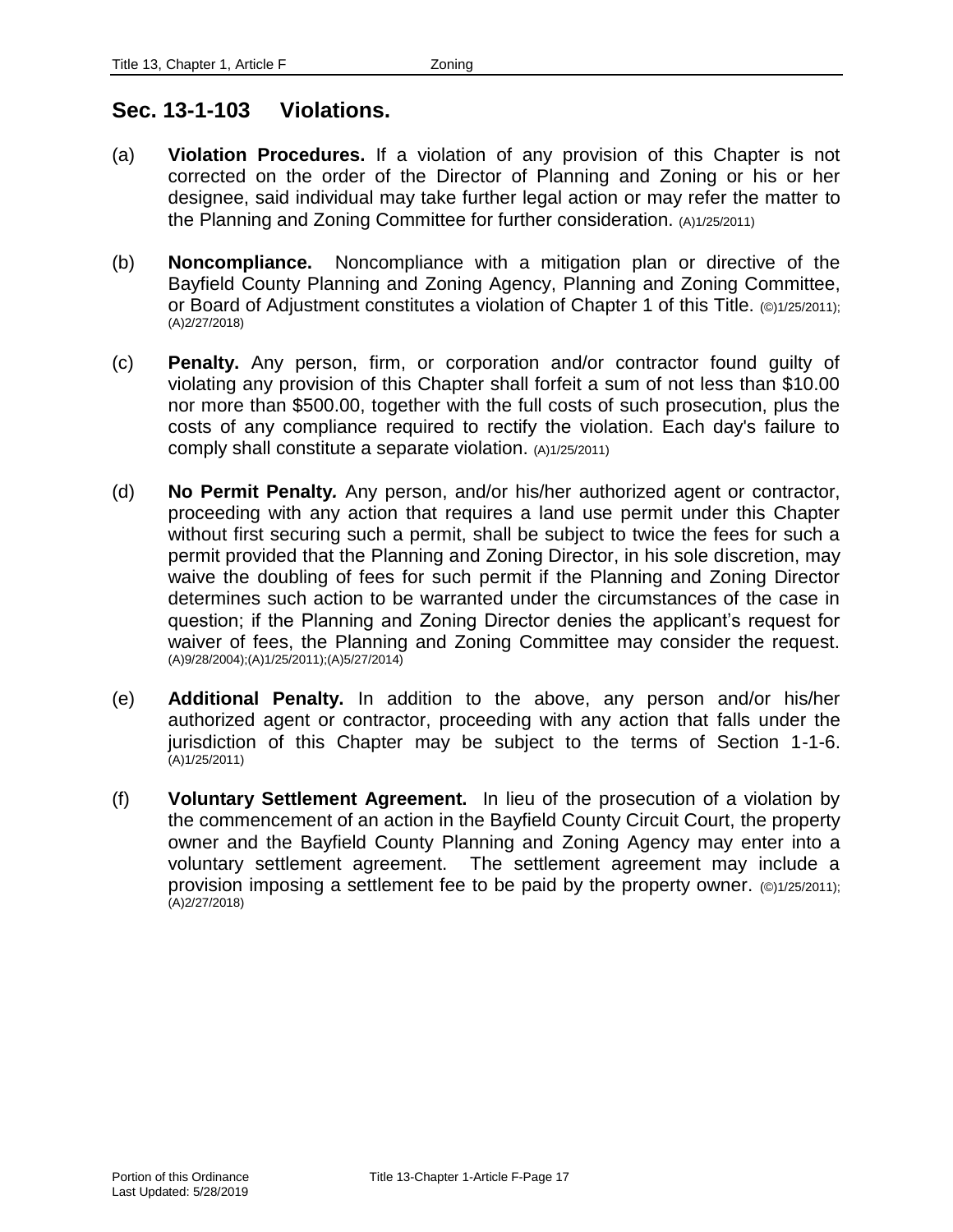### **Sec. 13-1-104 Amendments.**

- (a) The County Board may make amendments to this Chapter in the manner prescribed by Sec. 59.69, Wis. Stats.
- (b) Any petition for amendment submitted by other than a governmental body shall be accompanied by that fee specified in Section 13-1-21(e).
- (c) A copy of all appeals, requests for variances and conditional uses, proposed amendments and notices of public hearings and resultant decisions in matters within shoreland or floodplain areas shall be sent to the Wisconsin Department of Natural Resources.

### **Sec. 13-1-105 Petition to Change District Boundaries.** (A)3/27/2012)

The rezoning of a parcel of land, i.e. changing the zoning district boundaries on the county zoning map to include the parcel in a different zoning district than that in which it is currently located, constitutes an amendment of this ordinance, and accordingly, the procedure for amending county zoning ordinances set forth in Section 59.69(5)(e) of the Wisconsin Statutes must be followed in making and considering any rezoning request. The provisions of Section 104 of this Chapter also apply to such requests.

- (a) **Use of Bayfield County Land Use Plan and Comprehensive Plan.** The Bayfield County Land Use Plan and Comprehensive Plan will be used as a guide and tool in making informed zoning decisions by the Planning and Zoning Committee. (©)3/27/2012)
- (b) **Decision Making Considerations.** The review and recommendation of the Planning and Zoning Committee and the decision of the County Board shall be based on the following: (©)3/27/2012)
	- (1) Zoning Ordinance (©)3/27/2012)
	- (2) Consistency with Town Comprehensive Plan. (©)3/27/2012)
	- (3) Review future land use map for future land use designation and narrative (©)3/27/2012)
	- (4) Review goals and objectives of the comprehensive plan (©)3/27/2012)
	- (5) Consideration of the Town Board Recommendation or resolution of disapproval (©)3/27/2012)
	- (6) Consistency with County Comprehensive and Land Use Plan (©)3/27/2012)
		- a. Proposed zoning is consistent with surrounding zoning districts and does not result in spot zoning. (©)3/27/2012)
		- b. Proposed use is consistent with surrounding land uses  $(©)3/27/2012)$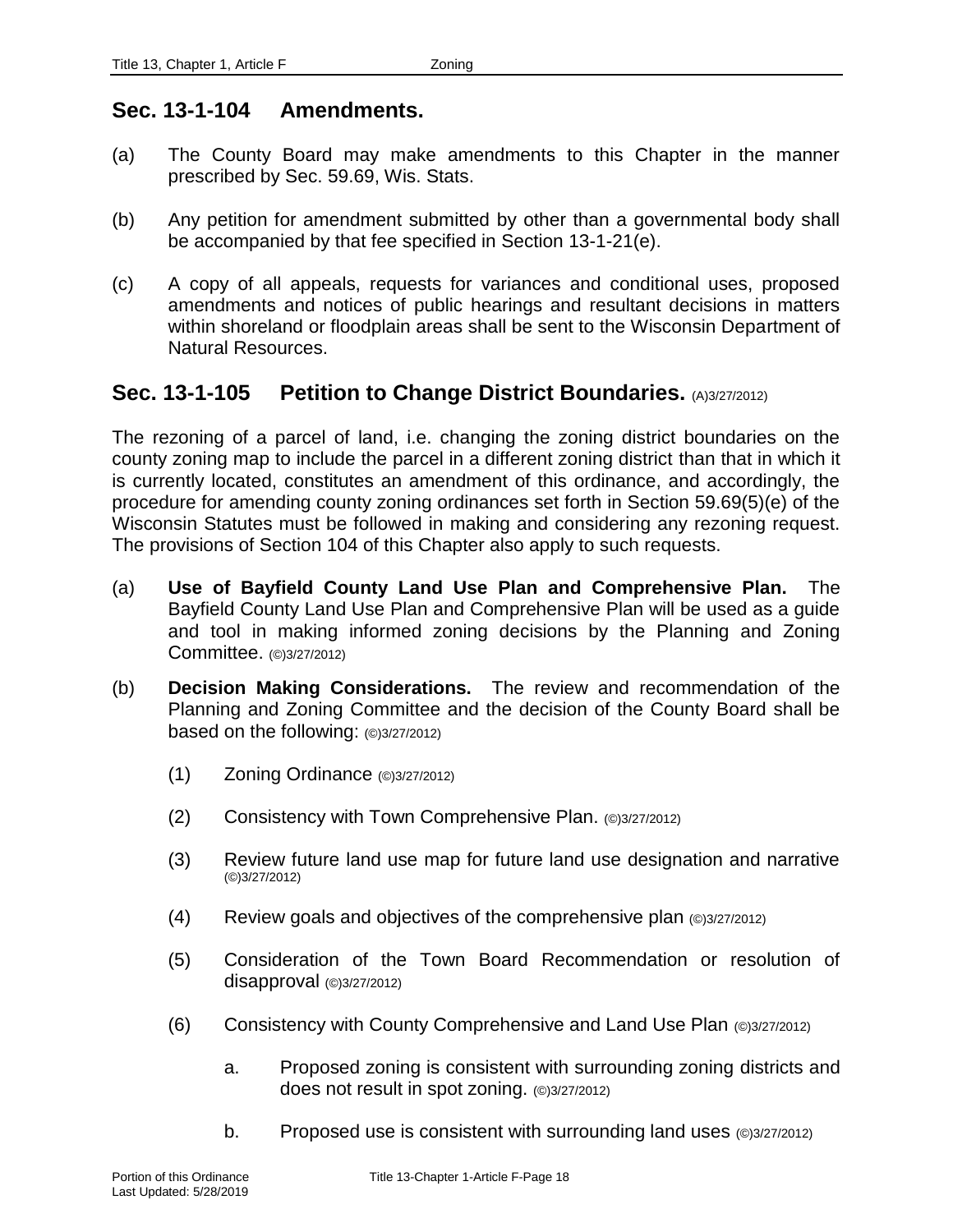- c. Rezoning is consistent with the county certified farmland preservation and managed forest plan(s). (©)3/27/2012)
- (7) Relevant Public Input (©)3/27/2012)
- (8) The community or general welfare and economic impacts of the proposal. (©)3/27/2012)
- (9) Consideration of the Departmental file report and site specific findings (©)3/27/2012)
- (c) The Planning and Zoning Committee shall state its reasons and rationale for its recommendation of approval or denial of the petition in writing as required by Wis. Stat. § 59.69(5)(e)(4). (©)3/27/2012)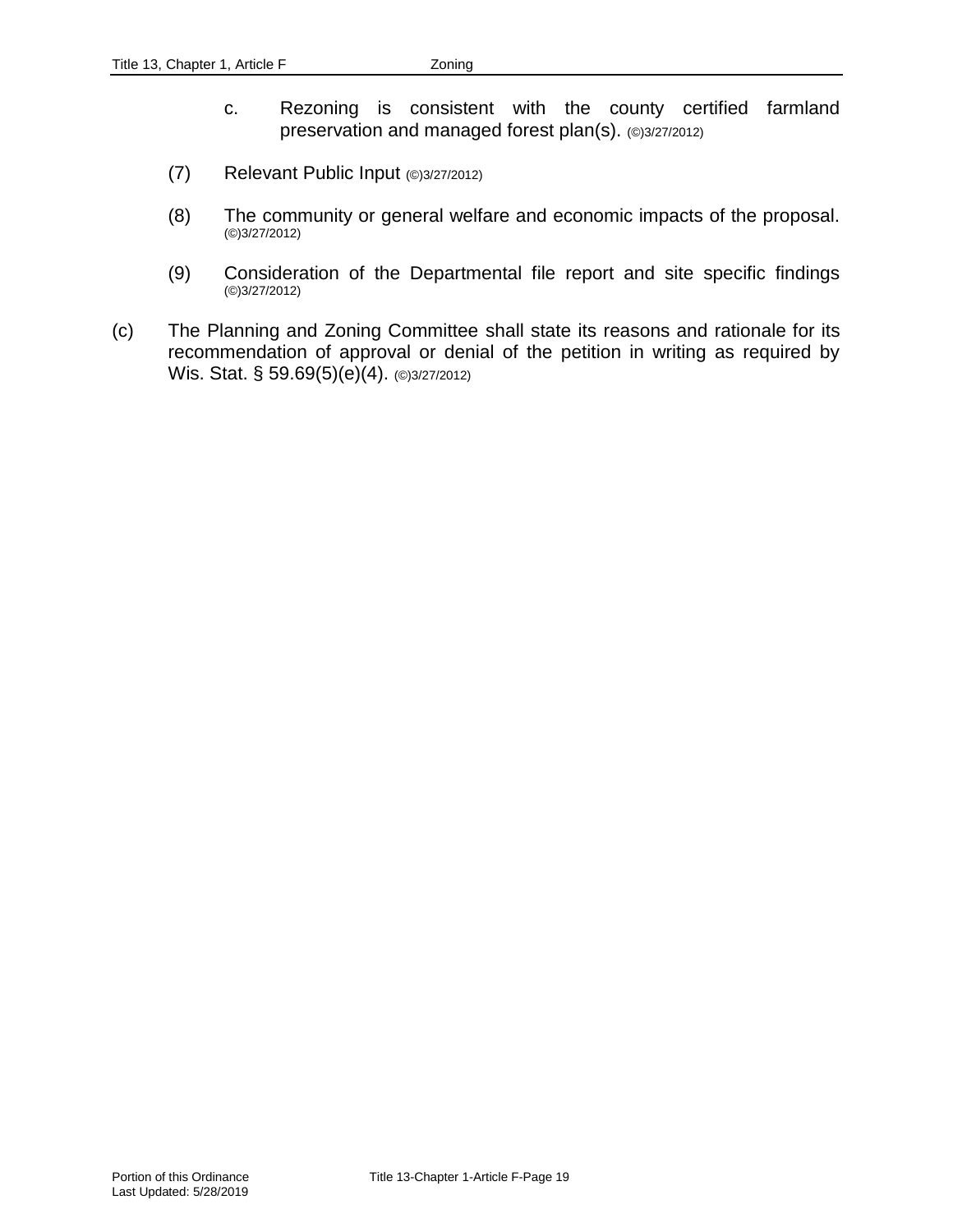# **Sec. 13-1-106 Powers and Duties.** (dp12/10/2013)

In the administration of the zoning code, the Planning and Zoning Director or his or her designee shall have the following powers and duties: (dp12/10/2013)

- (a) To assure full and complete compliance with the zoning code and related Wisconsin Statutes and the Administrative Code. (dp-(A)12/10/2013)
- (b) Advise applicants concerning the provisions of the zoning code and assist them in preparing permit applications. (dp-(A)12/10/2013)
- (c) Review applications submitted to the office for issuance.  $(d<sub>D</sub>-(A)12/10/2013)$
- (d) Have access to any premises for the purpose of performing official duties between 8 a.m. and 8 p.m. or at other times set by mutual agreement between the property owner or his agent and the Planning and Zoning Agency or upon issuance of a special inspection warrant in accordance with §66.122, Wisconsin Statutes. Application for a permit is considered for the purposes of the zoning code as the owner's consent to enter the premises. (dp-(A)12/10/2013); (A)2/27/2018)
- (e) Issue permits and inspect properties for compliance with the zoning code and related Wisconsin Statutes and the Administrative Code. (dp-(A)12/10/2013)
- (f) Withhold permit(s) or approval(s) pursuant to the zoning code where the applicant, owner or licensed contractor is in violation of this or any codes administered by the County and for any parcel(s) of land which have an outstanding violation until the violation(s) have been corrected. A request for waiver of these provisions may be made, to grant or deny a permit or approval on the merits of the application, to the Corporation Counsel and the Planning and Zoning Committee. (dp12/10/2013)
- (g) Keep records of all permits issued, inspections made, work approved, and other official actions. (dp-(A)12/10/2013)
- (h) Upon reasonable cause or question as to proper compliance, revoke or suspend any permit and issue cease and desist orders requiring the cessation of any construction, alteration or use of a building which is in violation of the provisions of the zoning code, until compliance with the zoning code or applicable Wisconsin Statutes and the Administrative Code is obtained. (dp-(A)12/10/2013)
- (i) Issue and enforce orders to property owners, their agents or contractors or the responsible party, to assure proper compliance with all provisions of the zoning code or delegate this authority to the County Health Department. (dp-(A)12/10/2013)
- (j) Report violations of the zoning ordinance to the Corporation Counsel. (dp- (A)12/10/2013)
- (k) Perform other duties regarding zoning codes as considered appropriate by the County or the State. (dp-(A)12/10/2013)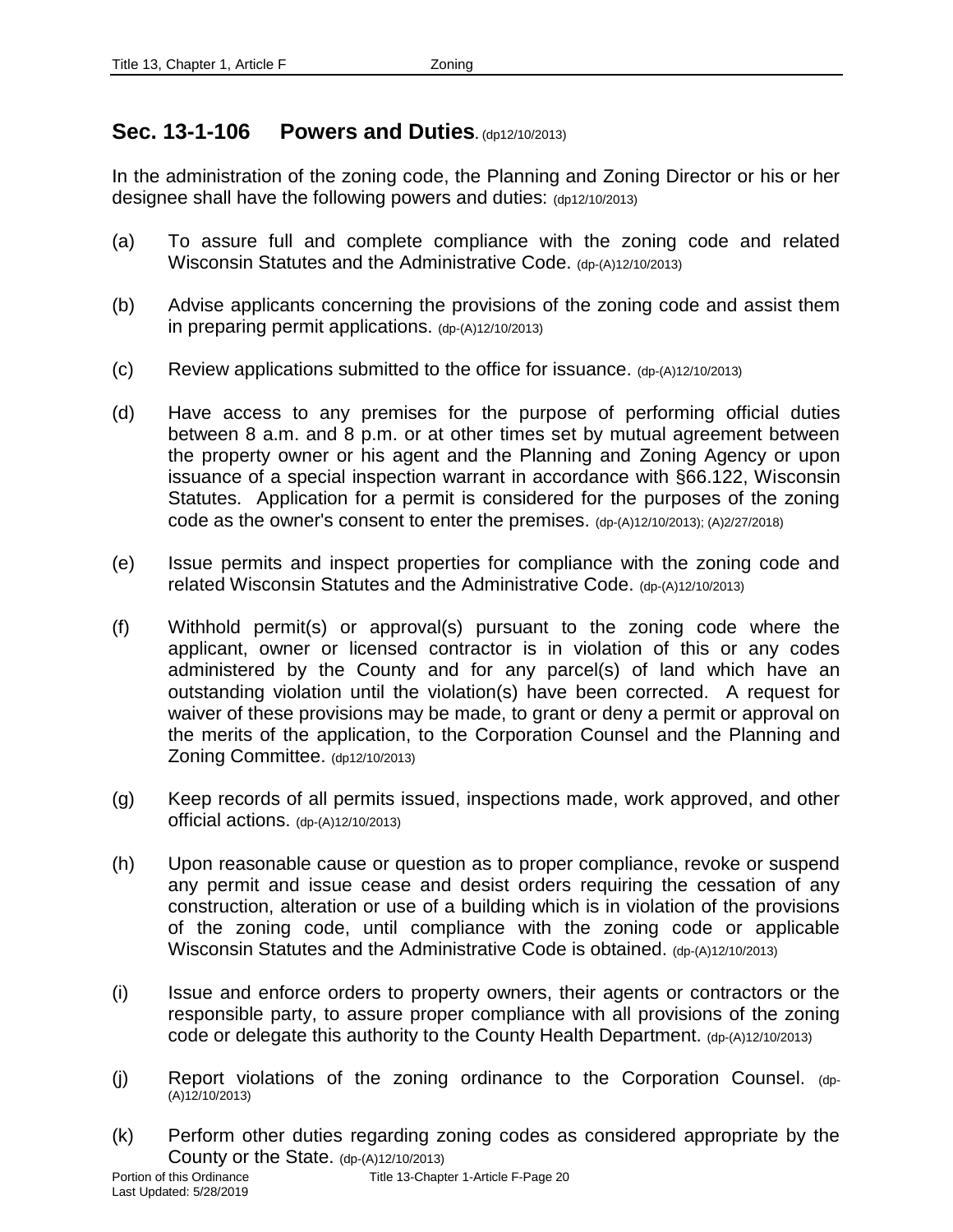# **Sec. 13-1-107 Uniform Dwelling Code (UDC) Regulations.** (©9/30/2014)

**1.1 AUTHORITY.** These regulations are adopted under the authority granted by §. 101.65 Wisconsin Statutes. (©)9/30/2014)

This ordinance shall apply in any municipality without a Uniform Dwelling Code enforcement program. (©)9/30/2014)

- **1.2 PURPOSE**. The purpose of this ordinance is to promote the general health, safety and welfare and to maintain required local uniformity with the administrative and technical requirements of the Wisconsin Uniform Dwelling Code. (©)9/30/2014)
- **1.3 SCOPE.** The scope of this ordinance includes the construction and inspection of one- and two- family dwellings built since June 1, 1980. Notwithstanding s. DSPS 320.05 or any other exemptions of the Uniform Dwelling Code, the scope of this ordinance also includes the construction and inspection of alterations and additions to one- and two-family dwellings built since June 1, 1980. (©)9/30/2014)
- **1.4 WISCONSIN UNIFORM DWELLING CODE ADOPTED.** The Wisconsin Uniform Dwelling Code, Chs. DSPS 320-325, and its successors, of the Wisconsin Administrative Code, and all amendments thereto, is adopted and incorporated by reference and shall apply to all buildings within the scope of this ordinance. (©)9/30/2014)
- **1.5 BUILDING INSPECTOR.** There is hereby created the position of Building Inspector, who shall administer and enforce this ordinance and shall be certified by the Division of Professional Credential Processing, as specified by Wisconsin Statutes, Section 101.66 (2), in the category of Uniform Dwelling Code Construction Inspector. Additionally, this or other assistant inspectors shall possess the certification categories of UDC HVAC, UDC Electrical, and UDC Plumbing. (NOTE: Contact the Division of Professional Credential Processing at (608) 266-2112 for certification information.) The Building Inspector shall be appointed by the County Board Chair and confirmed by the County Board, and shall serve at the will of the County Board. The position may be filled by contracting with an independent contractor, either an individual person or other legal entity. (©)9/30/2014)
- **1.6 BUILDING PERMIT REQUIRED.** If a person erects, rebuilds, structurally alters or converts a building in excess of 150 square feet in any twelve month period, or builds or installs a new building, within the scope of this ordinance, they shall first obtain a building permit for such work from the building inspector (excepting residing, re-roofing, finishing of interior surfaces and installation of cabinetry shall be exempted from permit requirements). Any structural changes or major changes to mechanical systems that involve extensions shall require permits if over the forgoing thresholds. Restoration or repair of an installation to its previous code- compliant condition as determined by the building inspector is exempted from permit requirements. (©)9/30/2014)